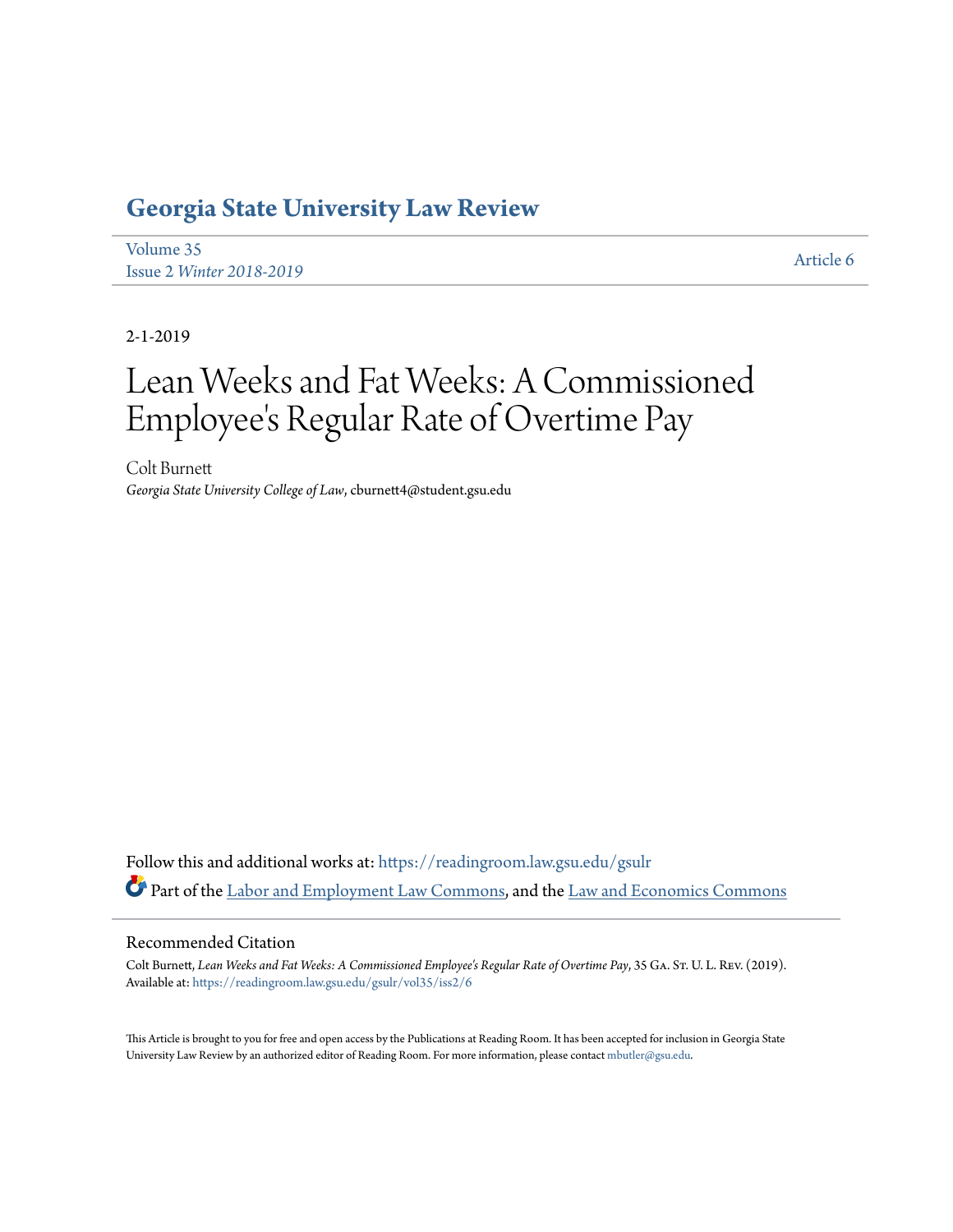# **LEAN WEEKS AND FAT WEEKS: A COMMISSIONED EMPLOYEE'S REGULAR RATE OF OVERTIME PAY**

# **Colt Burnett\***

#### **INTRODUCTION**

For an entire year, Sean Freixa worked between sixty and seventy hours per week selling cruise packages.<sup>1</sup> His employer, Prestige Cruise Lines, paid him \$500 per week plus commission.<sup>2</sup> During that year, Freixa earned over \$73,000.<sup>3</sup> Commissions made up 63% of his annual earnings.<sup>4</sup> Some months, Freixa sold many cruises.<sup>5</sup> Prestige paid out those commissions in the following month.<sup>6</sup> Other months, he did not earn a penny in commissions.<sup>7</sup> During those months, Prestige Cruise Lines, believing their employee was exempt, did not pay Freixa overtime.<sup>8</sup> In 2016, he sued Prestige, alleging that during the months where he earned no commission he should have earned overtime pay.9

Wage and hour litigation is skyrocketing.<sup>10</sup> Every year tens of thousands of companies pay penalties for failing to comply with the

2*. Id.* 

3*. Id.*

4*. Id.*

5*. Id.*

6*. Id.*

7*. Freixa*, 853 F.3d at 1345.

8*. Id.*

9*. Id.*

 10. Lydia DePillis, *Why Wage and Hour Litigation Is Skyrocketing*, WASH. POST, (Nov. 25, 2015), https://www.washingtonpost.com/news/wonk/wp/2015/11/25/people-are-suing-more-than-ever-overwages-and-hours/ [https://perma.cc/Y2DW-2VEE]. In 2015:

> The number of wage and hour cases filed in federal court rose to 8,871 for the year ending Sept. 30, up from 1,935 in 2000. That's an increase of 358 percent, compared to the federal judiciary's overall intake volume, which rose only a total of about 7 percent over the same period.

*Id.*

1

 <sup>\*</sup> \* J.D. Candidate 2019, Georgia State University College of Law. Thank you to my family and friends for your unwavering support, and thank you to my colleagues, professors, and my Law Review peers for your invaluable help and guidance in completing and publishing this Note.

 <sup>1.</sup> Freixa v. Prestige Cruise Serv., LLC, 853 F.3d 1344, 1345 (11th Cir. 2017).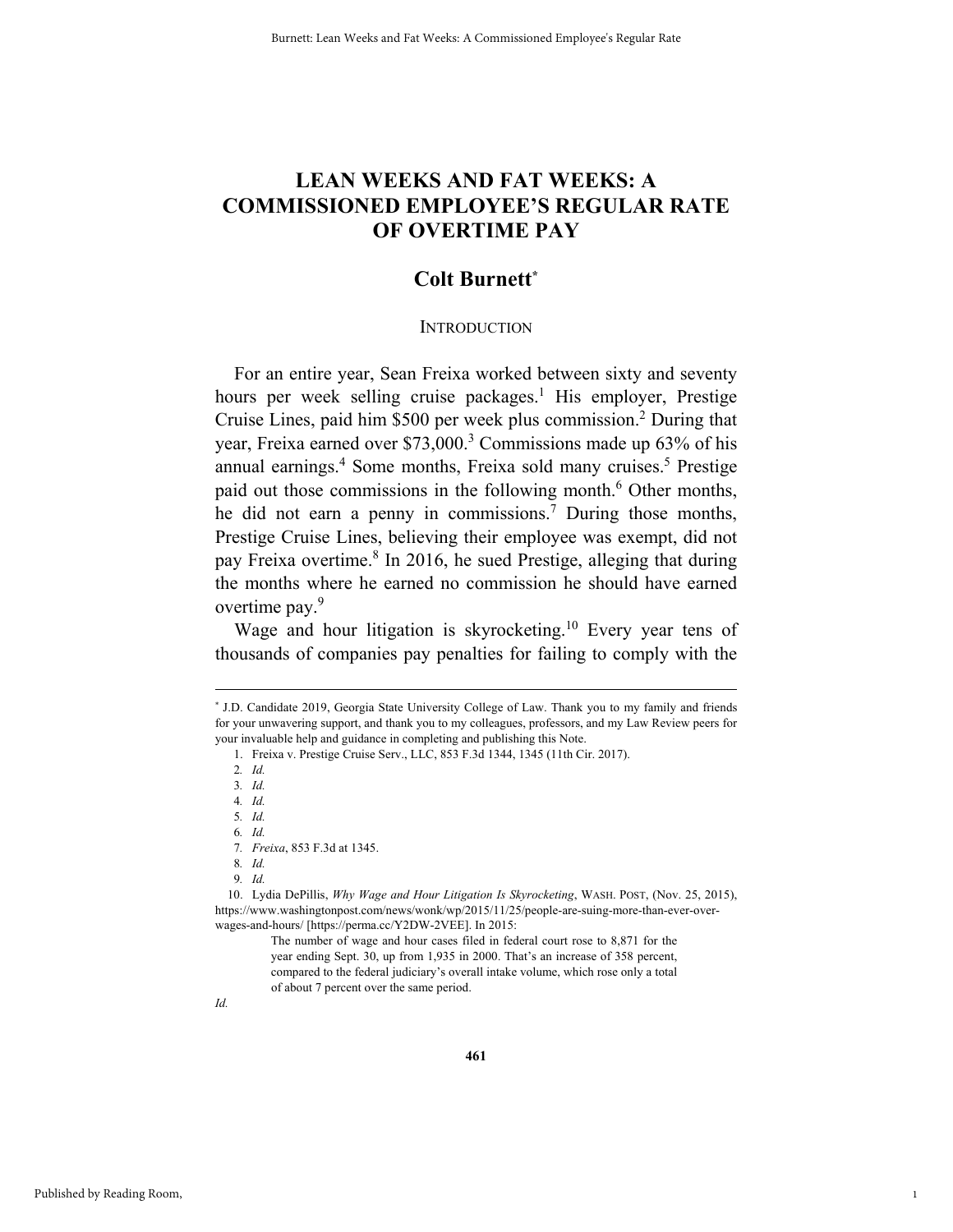Fair Labor Standards Act (FLSA).<sup>11</sup> Ambiguities abound between the words of the FLSA and its real-life application, creating uncertainty for employers and employees.<sup>12</sup> Such uncertainty can be costly.<sup>13</sup> It is ubiquitously known that employers must pay employees overtime for hours worked in excess of forty hours per week.<sup>14</sup> Passed in 1938, the FLSA established overtime provisions "to protect certain groups of the population from sub-standard wages and excessive hours which endangered the national health and well-being and the free flow of goods in interstate commerce."15 However, overtime calculation can be much more involved than merely multiplying the minimum wage by time-and-a-half.

- 13*. See supra* text accompanying note 11.
- 14. As originally codified in the Fair Labor Standards Act:

 <sup>11.</sup> Over the last five years, the Department of Labor concluded FLSA compliance actions for more than 1.3 million employees, who received a total of \$1.2 billion in minimum wage and overtime back wages. WAGE & HOUR DIV., Data, U.S. DEP'T. OF LABOR, https://www.dol.gov/whd/data/index.htm [https://perma.cc/AHL7-GRYM] (last visited Nov. 8, 2018). In just fiscal year 2016, the Wage and Hour Division found more than \$260 million in back wages for more than 280,000 workers. *Id.*

<sup>12</sup>*. See* ANDREW SHERRILL, U.S. GOV'T ACCOUNTABILITY OFFICE, GAO-14-629T, FAIR LABOR STANDARDS ACT: DEPARTMENT OF LABOR NEEDS A MORE SYSTEMATIC APPROACH TO DEVELOPING ITS GUIDANCE (2014); Scott Flaherty, *FLSA Ambiguities Driving More Lawsuits, Congress Told*, LAW360, (July 23, 2014, 2:15 PM), https://www.law360.com/articles/558092/flsa-ambiguitiesdriving-more-lawsuits-congress-told [https://perma.cc/N8TR-FAE2].

Except as otherwise provided in this section, no employer shall employ any of his employees who in any workweek is engaged in commerce or in the production of goods for commerce, or is employed in an enterprise engaged in commerce or in the production of goods for commerce, for a workweek longer than forty hours unless such employee receives compensation for his employment in excess of the hours above specified at a rate not less than one and one-half times the regular rate at which he is employed.

<sup>29</sup> U.S.C. § 207(a)(1) (2012), *invalidated by* Texas v. United States, Civil Action No. 4:18–cv–00167–O, 2018 WL 6589412 (N.D. Tex. Dec. 14, 2018) (appeal filed 5th Cir. Jan. 7, 2019).

 <sup>15.</sup> Brooklyn Sav. Bank v. O'Neil, 324 U.S. 697, 706 (1945). The FLSA served as:

<sup>[</sup>A] recognition of the fact that due to the unequal bargaining power as between employer and employee, certain segments of the population required federal compulsory legislation to prevent private contracts on their part which endangered national health and efficiency and as a result the free movement of goods in interstate commerce. To accomplish this purpose standards of minimum wages and maximum hours were provided.

*Id.* at 706–07. Debates in the Congressional Record indicate the principal ambition of the FLSA was "to aid the unprotected, unorganized[,] and lowest paid of the nation's working population; that is, those employees who lacked sufficient bargaining power to secure for themselves a minimum subsistence wage." *Id.* at 707 n.18.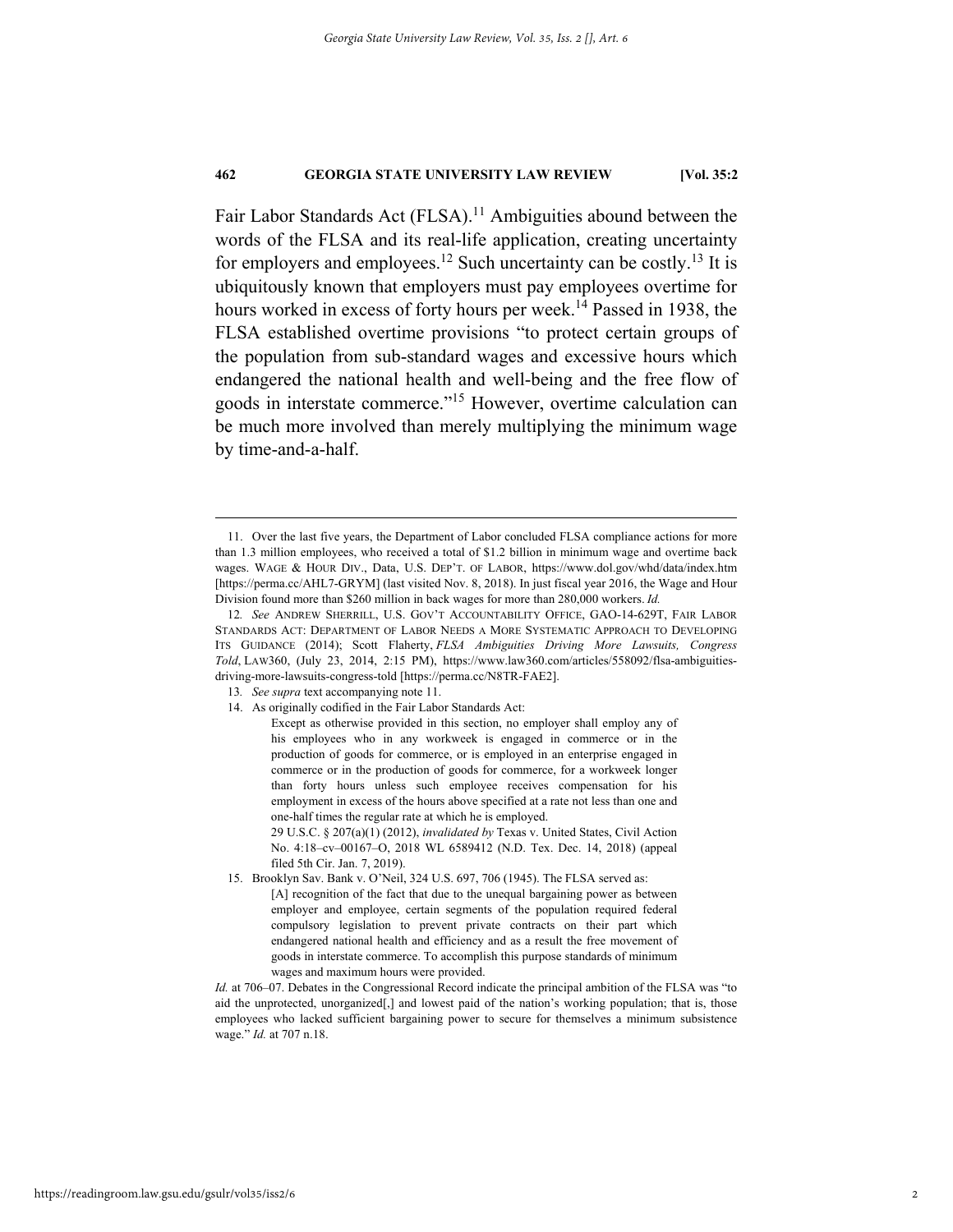Some modern-day employers operate complicated pay schemes, and many employees work inconsistent hours.<sup>16</sup> Most commission plans yield different earnings for the employee from pay period to pay period; sometimes this is strictly due to the employee's efforts, but sometimes employees structure the commission plan itself to change across periods.<sup>17</sup> Additionally, many employers "defer" commissions, in which the employee only earns the commission after the employer is paid by the customer for that employee's sale.<sup>18</sup> The commission payments are processed and then disbursed after they are earned.<sup>19</sup> As the pay structure deviates from traditional norms, determining whether an employee is entitled to overtime becomes more complex.

This Note focuses on the uncertainty inherent in overtime calculations for certain categories of employees who earn commission in addition to hourly wages.<sup>20</sup> Part I of this Note gives the relevant history behind overtime and "regular rate" calculation.<sup>21</sup> Part II analyzes the different methods of determining an employee's regular rate of pay in the Seventh and Eleventh United States Circuit Courts of Appeals.22 Part III proposes for a uniform approach to deferred commission allocation in overtime calculation, advocating the Eleventh Circuit's method because it more closely follows the

 <sup>16</sup>*. See generally* Doug J. Chung, *How to Really Motivate Salespeople*, HARV. BUS. REV., Apr. 2015, at 54 (highlighting the advantages and disadvantages of complicated compensation systems). "Irregular shift work is associated with working longer weekly hours." LONNIE GOLDEN, IRREGULAR WORK SCHEDULING AND ITS CONSEQUENCES, BRIEFING PAPER NO. 394, ECON. POL'Y INST. 2 (Apr. 9, 2015), https://www.epi.org/files/pdf/82524.pdf [https://perma.cc/AGQ6-5CUX].

 <sup>17.</sup> Jordan Nottrodt, *How Commission Works and How to Choose the Right Payroll Structure*, WAGEPOINT, https://blog.wagepoint.com/h/i/239268037-how-commission-works-and-how-to-choosethe-right-payroll-structure [https://perma.cc/UX5P-CK6R] (last visited Nov. 7, 2018).

<sup>18</sup>*. Id.* 

<sup>19</sup>*. See* 29 C.F.R. § 778.119 (2018); *see also* Freixa v. Prestige Cruise Serv., LLC, 853 F.3d 1344, 1345 (11th Cir. 2017).

 <sup>20.</sup> Aubrie K. Kiel, *Uncertainty on Overtime Salary Threshold—Certainly Plenty of Ways to Mess Up*, NAT'L L. REV. (Aug. 17, 2017), https://www.natlawreview.com/article/uncertainty-overtime-salarythreshold-certainly-plenty-ways-to-mess [https://perma.cc/XX42-735H]; Christine Pulfrey & Michael Trimarchi, *Employer Uncertainty May Accompany Actions by Labor Department on Overtime, Guidance*, BLOOMBERG BNA (July 12, 2017), https://www.bna.com/employer-uncertainty-mayn73014461585/ [https://perma.cc/Z7VY-6UVC].

<sup>21</sup>*. See* discussion *infra* Part I.

<sup>22</sup>*. See* discussion *infra* Part II.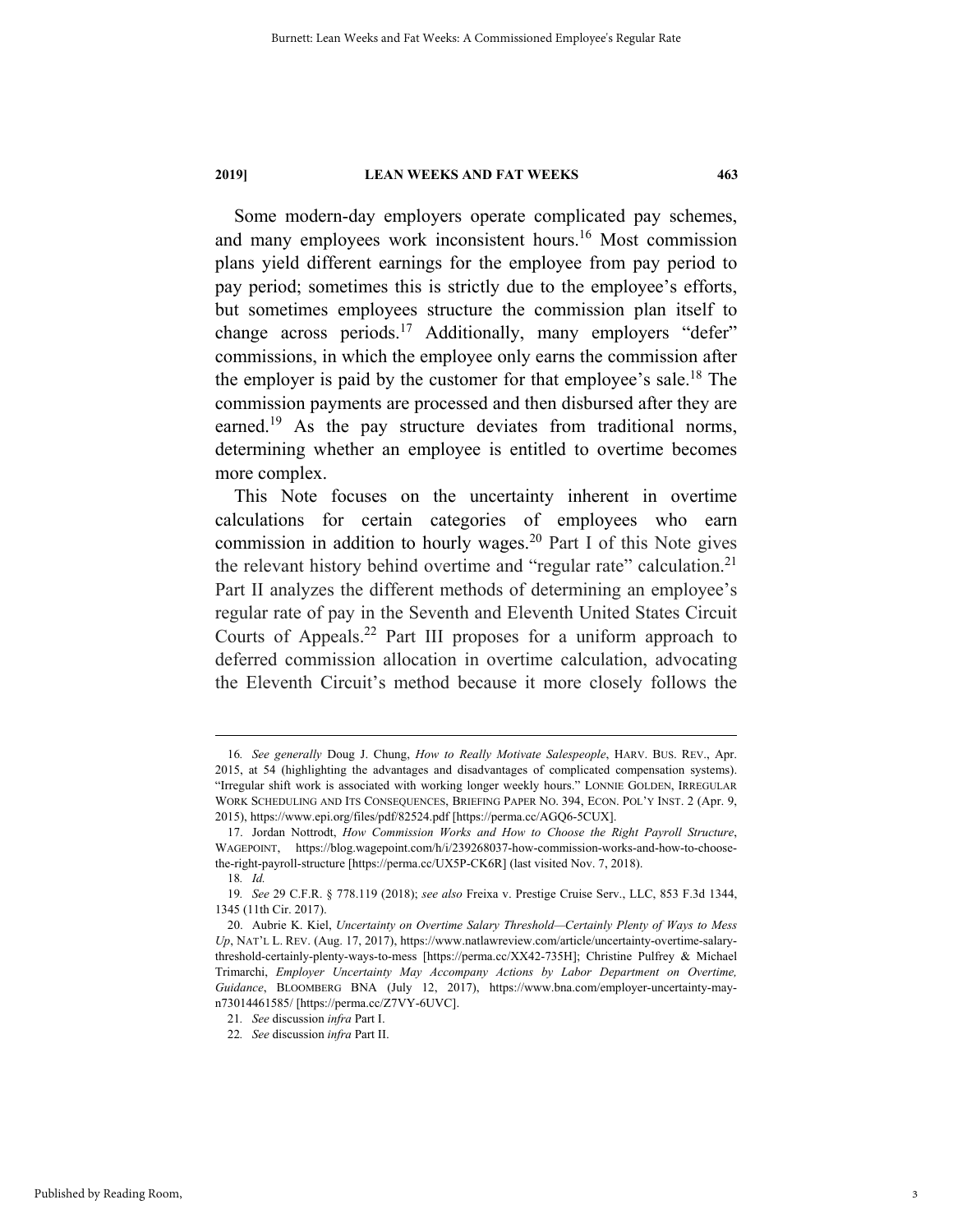aims of the FLSA and because the Department of Labor favors the interpretation.<sup>23</sup>

#### *I. Background*

The Fair Labor Standards Act of 1938 creates "a ceiling over hours" and "a floor under wages" by establishing a forty-hour work week, with overtime pay for hours worked beyond forty and a minimum wage. $24$  The Act aimed to rehabilitate and reform labor laws in the wake of the Great Depression.25 Congress included the FLSA's overtime provision to increase employment.<sup>26</sup> The provision requires employers to pay an employee one-and-a-half times her regular rate for any work in excess of forty hours per week. $27$ 

#### *Id.*

"[O]ne of the fundamental purposes of the Act was to induce worksharing and relieve unemployment by reducing hours of work." We agree that the purpose of the act was not limited to a scheme to raise substandard wages first by a minimum wage and then by increased pay for overtime work. Of course, this was one effect of the time and a half provision, but another and an intended effect was to require extra pay for overtime work by those covered by the act even though their hourly wages exceeded the statutory minimum. The provision of section 7(a) requiring this extra pay for overtime is clear and unambiguous. It calls for 150% of the regular, not the minimum, wage. By this requirement, although overtime was not flatly prohibited, financial pressure was applied to spread employment to avoid the extra wage and workers were assured additional pay to compensate them for the burden of a workweek beyond the hours fixed in the act. In a period of widespread unemployment and small profits, the economy inherent in avoiding extra pay was expected to have an appreciable effect in the distribution of available work.

 <sup>23</sup>*. See* discussion *infra* Part III.

 <sup>24.</sup> Franklin D. Roosevelt, President, 81–Fireside Chat (June 24, 1938) (transcript available at https://www.presidency.ucsb.edu/documents/fireside-chat-14 [https://perma.cc/KNJ4-TF86]). In the Fireside Chat, President Roosevelt said:

After many requests on my part the Congress passed a Fair Labor Standards Act, commonly called the Wages and Hours Bill. That Act—applying to products in interstate commerce-ends child labor, sets a floor below wages and a ceiling over hours of labor. Except perhaps for the Social Security Act, it is the most farreaching, far-sighted program for the benefit of workers ever adopted here or in any other country.

<sup>25</sup>*. See id.*

 <sup>26.</sup> Overnight Motor Transp. Co. v. Missel, 316 U.S. 572, 577–78 (1942), *supereded by statute*, Portal-to-Portal Act of 1947, Pub. L. No. 115-281, 61 Stat. 84, *as recognized in* Trans World Airlines, Inc. v. Thurston, 469 U.S. 111 (1985). In *Missel*, the Court noted:

*Id.* (quoting Missel v. Overnight Motor Transp. Co., 126 F.2d 98, 103 (5th Cir. 1942)).

 <sup>27. 29</sup> U.S.C. § 207(a) (2012), *invalidated by* Texas v. United States, Civil Action No. 4:18–cv– 00167–O, 2018 WL 6589412 (N.D. Tex. Dec. 14, 2018) (appeal filed 5th Cir. Jan. 7, 2019).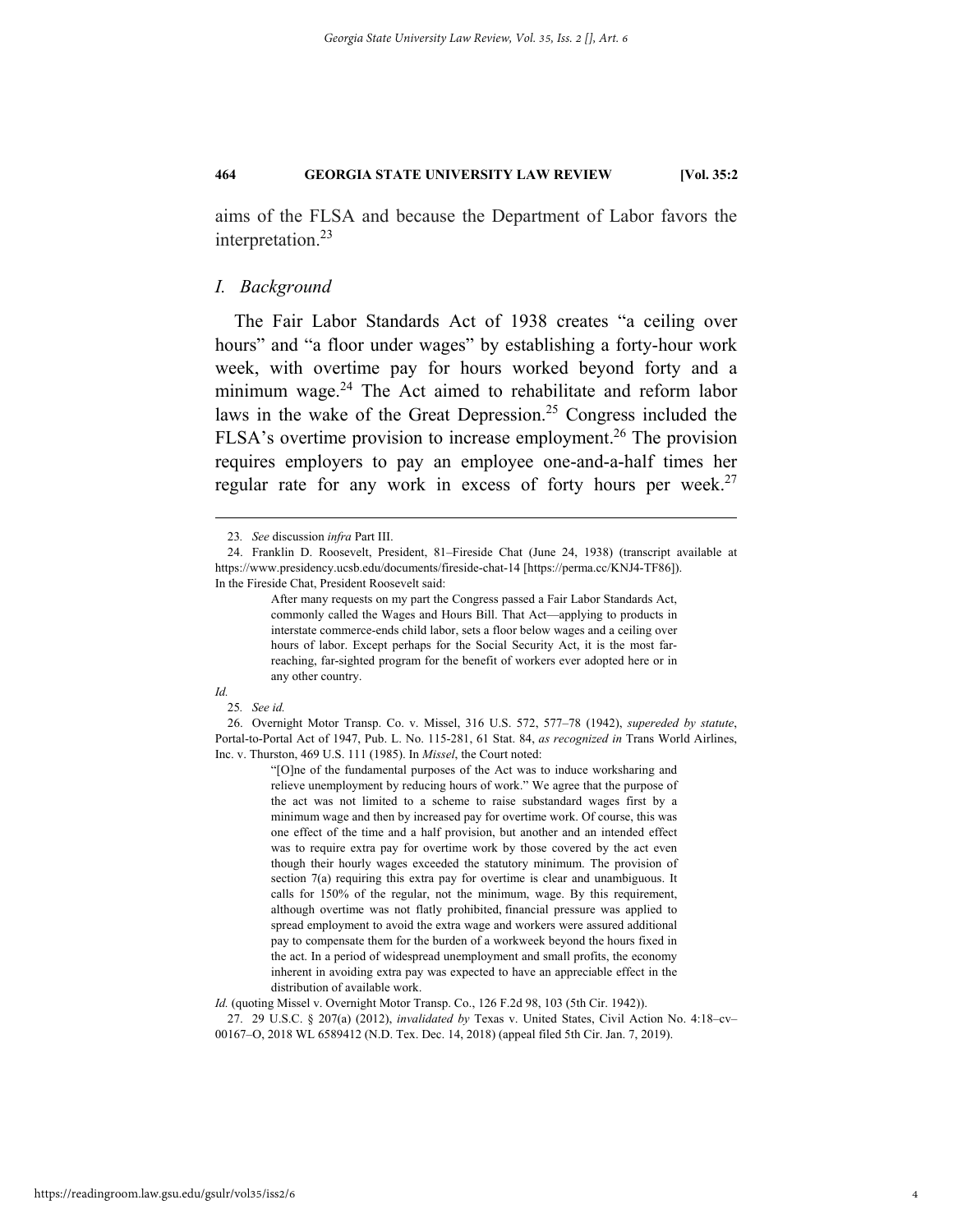Overtime requirements incentivize employers to hire more workers, rather than paying overtime to their existing workers.<sup>28</sup> This increases the employment rate while ensuring workers have time to spend their hard-earned money.<sup>29</sup>

The FLSA's overtime provision has expanded to cover many kinds of employees.30 However, many others are exempt depending on certain conditions.<sup>31</sup> The "retail or service" exemption of  $\S 207(i)$  of the FLSA is meant to protect employers from commissioned employees hoping to game the system.<sup>32</sup> The Southern District of New York aptly rationalizes the exemption in *English v. Ecolab, Inc.*:

Service specialists, who are paid on a commission basis and are able to set their own schedules, can work fewer hours in one week and more in the next. If they received overtime, employees could compress their hours into one week (*e.g.*, work 60 hours) to obtain overtime pay, and then coast during the next week (*e.g.*, work 10 hours). By doing so, employees would end up working fewer hours than a regular employee working two forty hour work weeks, but yet earn more.<sup>33</sup>

 <sup>28</sup>*. See Missel*, 316 U.S. at 577–78 ("In a period of widespread unemployment and small profits, the economy inherent in avoiding extra pay was expected to have an appreciable effect in the distribution of available work.").

<sup>29</sup>*. See id.* This policy also strengthens the economy by ensuring paid employees will spend their money during their time off, rather than work all the time and not spend their money. Reich v. Newspapers of New England, Inc., 44 F.3d 1060, 1061 (1st Cir. 1995).

<sup>30</sup>*. See* 29 C.F.R. § 778.0 (2018). That regulation provides:

All employees whose employment has the relationship to interstate or foreign commerce which the Act specifies are subject to the prescribed labor standards unless specifically exempted from them. Employers having such employees are required to comply with the Act's provisions in this regard unless relieved therefrom by some exemption in the Act.

*Id.* 

<sup>31</sup>*. See generally* 29 U.S.C. § 213 (2012).

 <sup>32.</sup> English v. Ecolab, Inc., No. 06 Civ. 5672(PAC), 2008 WL 878456, at \*2–3 (S.D.N.Y. Mar. 28, 2008).

<sup>33</sup>*. Id.* at \*16. The rationale behind the exemption was not merely to protect employers, but to benefit employees as well:

<sup>[</sup>S]ervice specialists, who work independently and without significant oversight,

are given both time and financial incentives to perform their assignments quickly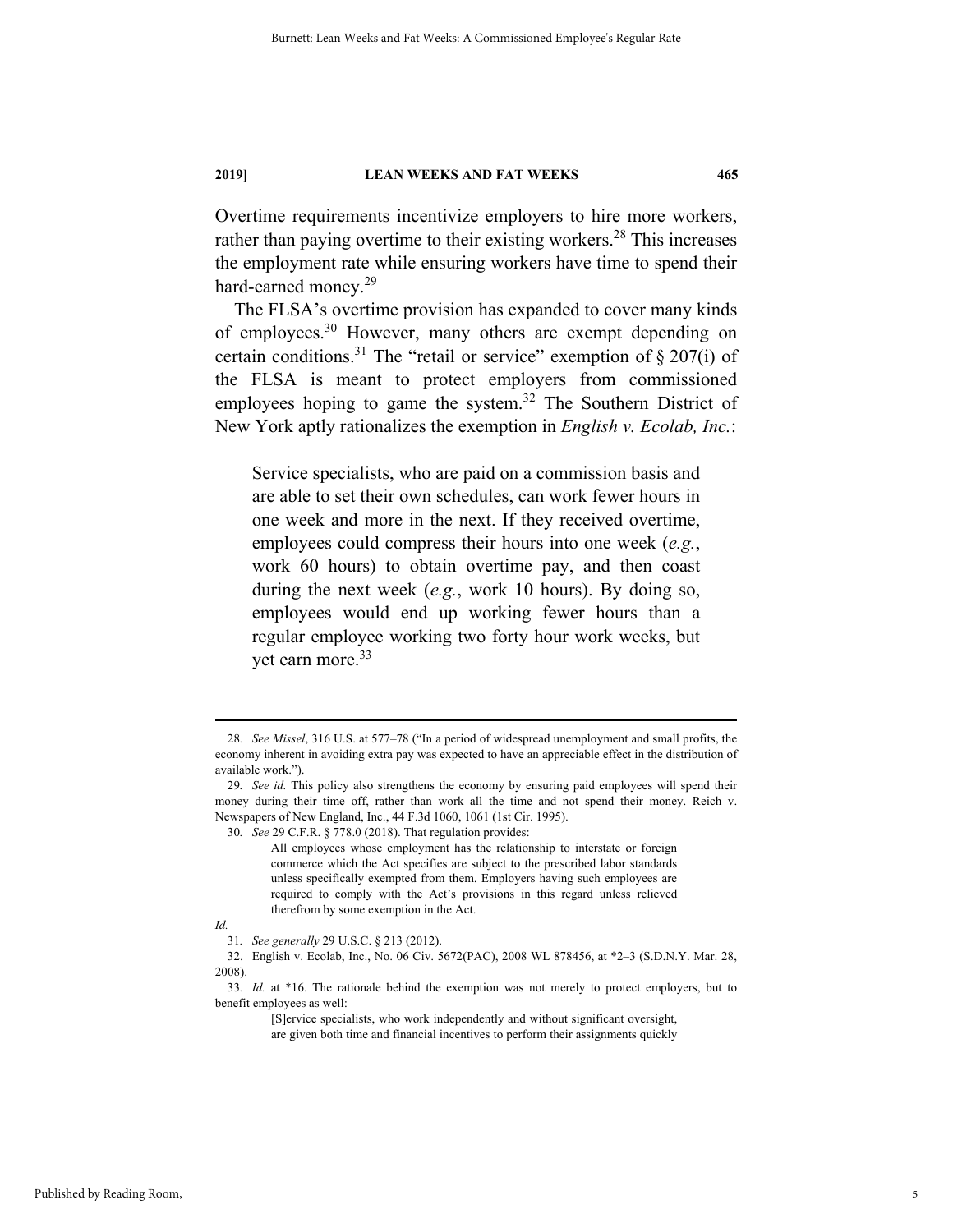When an employee's regular rate is more than one-and-a-half times the minimum wage, he is exempt from receiving overtime because he already earns more than overtime necessitates.<sup>34</sup> Although the words "regular rate" were not defined in the FLSA of 1938, they were given meaning by the Supreme Court in 1942, in *Overnight Motor Transport Co. v. Missel*, as the rate computed by dividing wages by hours worked.<sup>35</sup>

#### *Id.*

. . . .

 35. Overnight Motor Transp. Co. v. Missel, 316 U.S. 572, 579–80 (1942), *supereded by statute*, Portal-to-Portal Act of 1947, Pub. L. No. 115-281, 61 Stat. 84, *as recognized in* Trans World Airlines, Inc. v. Thurston, 469 U.S. 111 (1985).

> We now come to the determination of the meaning of the words 'the regular rate at which he is employed.' . . . Neither the wage, the hour[,] nor the overtime provisions of sections 6 and 7 on their passage spoke specifically of any other method of paying wages except by hourly rate. But we have no doubt that pay by the week, to be reduced by some method of computation to hourly rates, was also covered by the act. It is likewise abundantly clear from the words of section 7 that the unit of time under that section within which to distinguish regular from overtime is the week.

> No problem is presented in assimilating the computation of overtime for employees under contract for a fixed weekly wage for regular contract hours which are the actual hours worked, to similar computations for employees on hourly rates. Where the employment contract is for a weekly wage with variable or fluctuating hours the same method of computation produces the regular rate for each week. As that rate is on an hourly basis, it is regular in the statutory sense inasmuch as the rate per hour does not vary for the entire week, though week by week the regular rate varies with the number of hours worked. It is true that the longer the hours the less the rate and the pay per hour. This is not an

and efficiently. If the overtime requirement applied, however, this incentive would be lost. In the absence of direct supervision, service specialists could work as slowly as possible to generate hours in excess of forty per week. While "[t]he Act's overtime provisions apply to work performed off premises, outside of the employer's view and sometimes at odd hours, where an employer's concurrent knowledge of an employee's labor is not the norm," this edict applies with significantly less force when the unsupervised employee has an incentive to work as short a workweek as possible[—]the fewer hours it takes a specialist to reach a commission plateau, the higher his rate of compensation. This ensures that time is not wasted simply to increase hours worked.

*Id.* (quoting Chao v. Gotham Registry, Inc., 514 F.3d 280, 287 (2d Cir. 2008)).

 <sup>34. 29</sup> U.S.C. § 207(i) (2012), *invalidated by* Texas v. United States, Civil Action No. 4:18–cv– 00167–O, 2018 WL 6589412 (N.D. Tex. Dec. 14, 2018) (appeal filed 5th Cir. Jan. 7, 2019). The statute states:

No employer shall be deemed to have violated subsection (a) by employing any employee of a retail or service establishment for a workweek in excess of the applicable workweek specified therein, if (1) the regular rate of pay of such employee is in excess of one and one-half times the minimum hourly rate applicable to him under section 206 of this title . . . .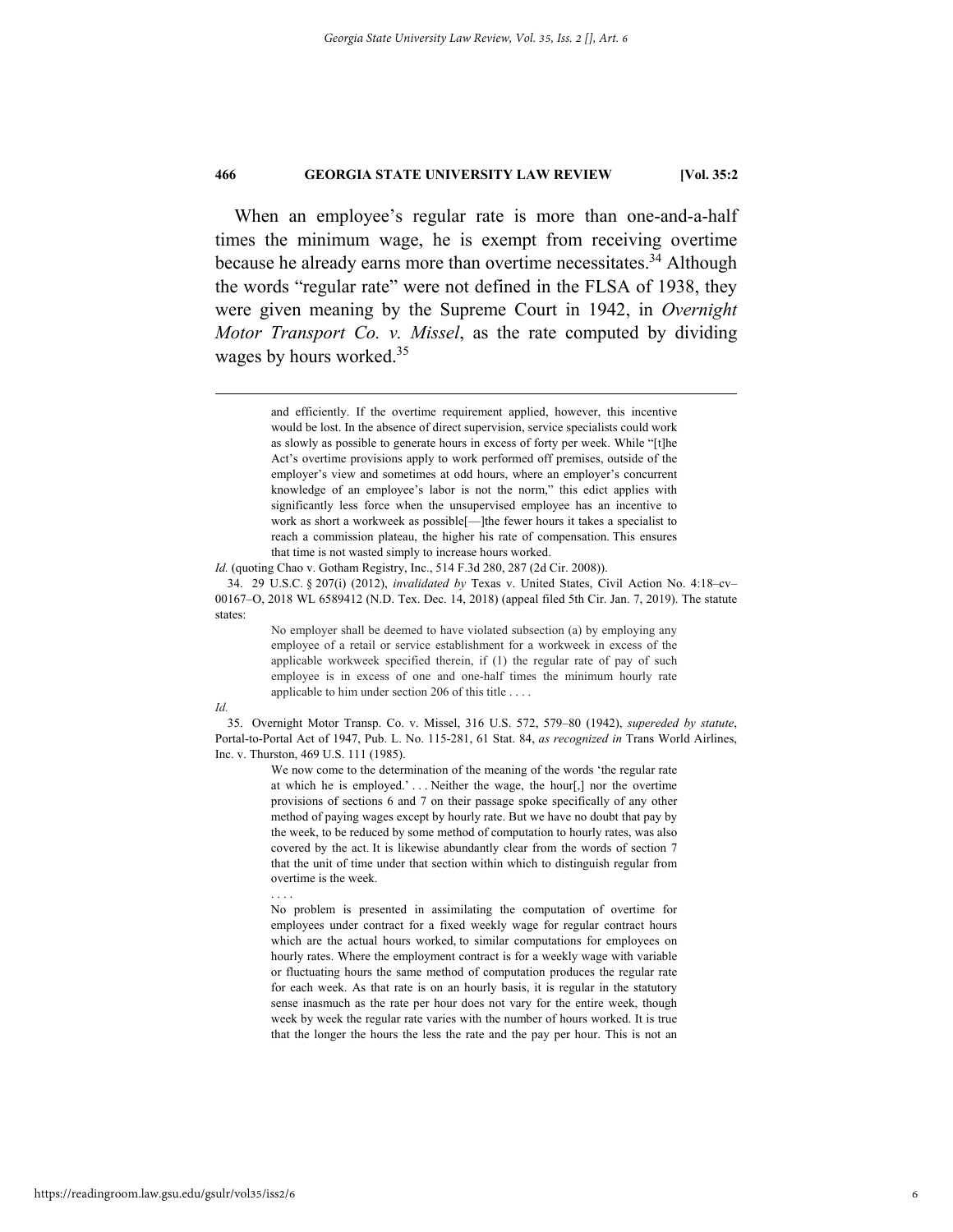Issues arise when the employee's commissions vary greatly between pay periods and the employer does not—or cannot—keep track of the period in which the commissions are earned.<sup>36</sup> In the event an employee files a claim for unpaid wages against her employer, the jurisdiction in which she states her claim could apply a rule that would grant her compensation. However, if she filed her claim in a different state, that jurisdiction could decide, like the trial court in *Freixa*, that she is exempt from overtime requirements and dismiss her case entirely.<sup>37</sup> To establish a prima facie case for unpaid overtime wages, a plaintiff must establish that: (1) the defendant employed her; (2) the defendant is an enterprise engaged in interstate commerce covered by the FLSA; (3) she worked more than forty hours per week; and (4) the defendant did not pay her overtime wages.<sup>38</sup> Section 207(i) of the FLSA exempts retail or service establishments from paying overtime wages where: "(1) the regular rate of pay of such employee is in excess of one and one-half times the minimum hourly rate applicable to him  $\dots$  and (2) more than half of his compensation for a representative period (not less than one month) represents commissions on goods and services."<sup>39</sup> This represents an affirmative defense for retail or service employers in wage and hour suits.<sup>40</sup>

Determining whether more than half of an employee's compensation derives from commission is simple. The law requires employers to keep detailed and accurate wage records.<sup>41</sup> Without

> argument, however, against this method of determining the regular rate of employment for the week in question. Apart from the Act if there is a fixed weekly wage regardless of the length of the workweek, the longer the hours the less are the earnings per hour. This method of computation has been approved by each circuit court of appeals which has considered such problems.

*Id.* (citation omitted).

<sup>36</sup>*. See* Freixa v. Prestige Cruise Serv., LLC, 853 F.3d 1344, 1345 (11th Cir. 2017).

 <sup>37.</sup> Freixa v. Prestige Cruise Serv., LLC, No. 15-22732-Civ-COOKE/TORRES, 2016 WL 5112202, at \*1 (S.D. Fla. May 23, 2016), *rev'd*, 853 F.3d 1344 (11th Cir. 2017).

 <sup>38.</sup> Morgan v. Family Dollar Stores, Inc., 551 F.3d 1233, 1277 n.68 (11th Cir. 2008).

 <sup>39. § 207(</sup>i).

<sup>40</sup>*. Id.*; *see also* Jesse A. Crips & Catherine V.A. Smith, *7 Steps to Consider in Wage-and-Hour Complaints*, LAW360 (Sept. 21, 2015, 2:00 PM), https://www.law360.com/articles/703564/7-steps-toconsider-in-wage-and-hour-complaints [https://perma.cc/3XYF-9TYS].

 <sup>41. 29</sup> C.F.R. § 516.1 (2018). "[E]very employer subject to any provisions of the Fair Labor Standards Act of 1938 . . . is required to maintain records containing the information and data required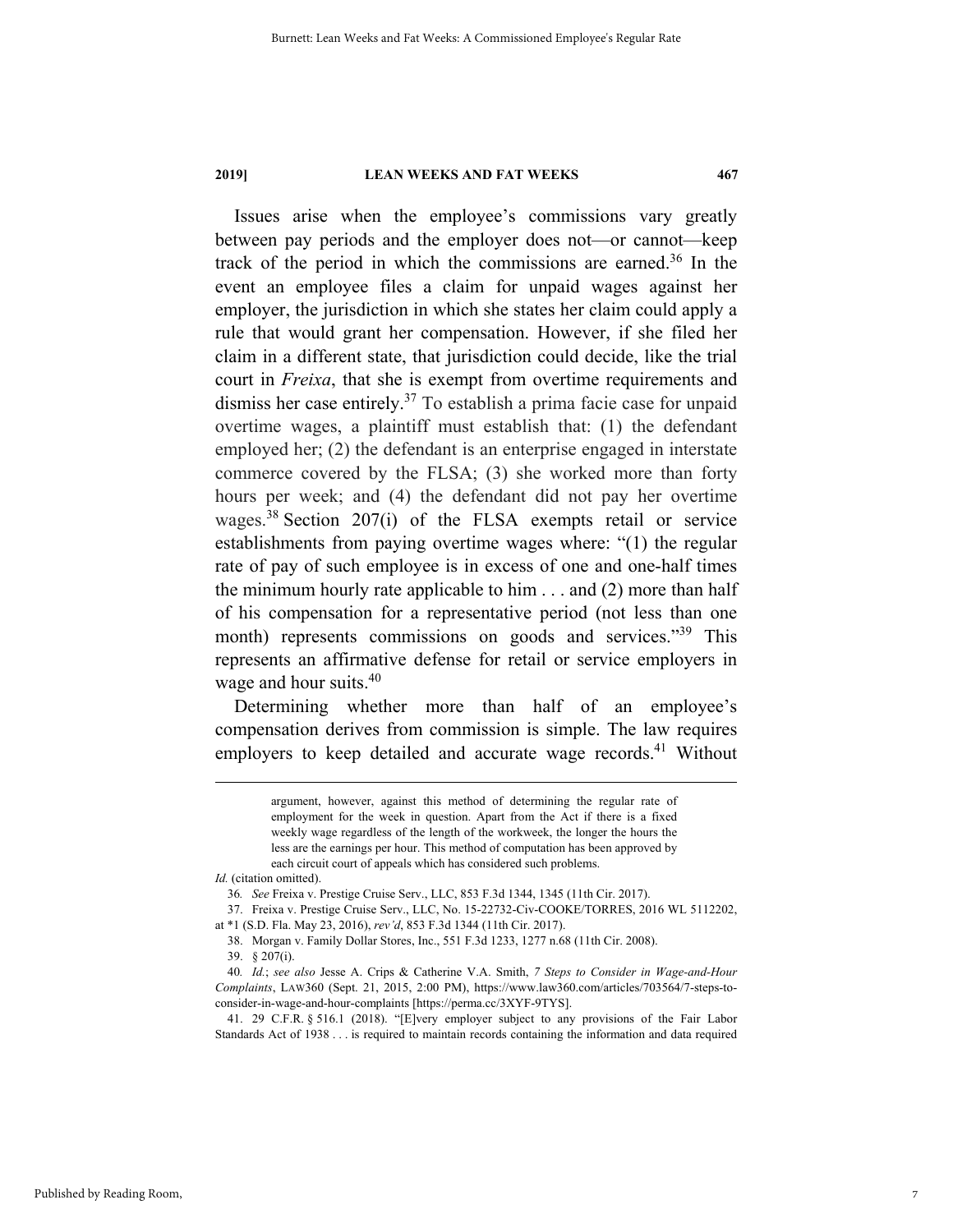records, an employer cannot prove an overtime exemption.<sup>42</sup> Employees are typically either wholly commissioned or earn a base pay rate plus commission on top,<sup>43</sup> but some employers use more complicated commission structures.44

Determining the employee's regular rate of pay is less simple. The regular rate of pay is "the hourly rate actually paid the employee for the normal, nonovertime workweek for which he is employed."45 The regular rate is important for employers to know because it may or may not exempt an employee from earning overtime.46 If an employer does not know when the employee's commissions are earned, courts may use "other reasonable or equitable method[s]" to

 45. 29 C.F.R. § 779.419(b) (2018) (quoting Walling v. Youngerman-Reynolds Hardwood Co., 325 U.S. 419, 424 (1945)). The regular rate, "by its very nature must reflect all payments which the parties have agreed shall be received regularly during the workweek, exclusive of overtime payments. It is not an arbitrary label chosen by the parties; it is an actual fact." *Walling*, 325 U.S. at 424. The regular rate can be both fluid and rigid; employer and employee may:

> [A]gree to pay compensation according to any time or work measurement they desire. "But this freedom of contract does not include the right to compute the regular rate in a wholly unrealistic and artificial manner so as to negate the statutory purposes." The regular rate by its very nature must reflect all payments which the parties have agreed shall be received regularly during the workweek, exclusive of overtime payments. It is not an arbitrary label chosen by the parties; it is an actual fact. Once the parties have decided upon the amount of wages and the mode of payment the determination of the regular rate becomes a matter of mathematical computation, the result of which is unaffected by any designation of a contrary "regular rate" in the wage contracts.

*Id.* at 424–25 (citation omitted).

 46. 29 U.S.C. § 207(i) (2012), *invalidated by* Texas v. United States, Civil Action No. 4:18–cv– 00167–O, 2018 WL 6589412 (N.D. Tex. Dec. 14, 2018) (appeal filed 5th Cir. Jan. 7, 2019).

by the specific sections of this part." *Id.*

 <sup>42.</sup> Arnold v. Ben Kanowsky, Inc., 361 U.S. 388, 392 (1960). The employer in a FLSA case bears the burden of establishing that its employees are exempt, and because of the remedial nature of the FLSA, "exemptions are to be narrowly construed against the employers seeking to assert them and their application limited to those establishments plainly and unmistakably within their terms and spirit." *Id.* 

<sup>43</sup>*. See* Ken Sundheim, *7 Different Ways Sales Professionals Are Paid*, BUS. INSIDER (Apr. 18, 2011, 6:36 PM), http://www.businessinsider.com/7-different-ways-sales-professionals-are-paid-2011-4 [https://perma.cc/MD52-TDJF].

<sup>44</sup>*. Id.* In addition to straight commission—no base salary, and the only way to earn money is as a percentage of each sale—and base, or salary, plus commission, some employers pay (1) variable commission, which fluctuates depending on whether sales goals are exceeded and by how much; (2) draw against commission, where at the start of each pay period an employee is advanced a certain amount of money, called a "pre-determined draw," and the draw is deducted from the employee's commission at the end of each pay period, and; (3) residual commission, where as long as a sales account generates revenue the selling employee consistently receives commission on the account each pay period. *Id.*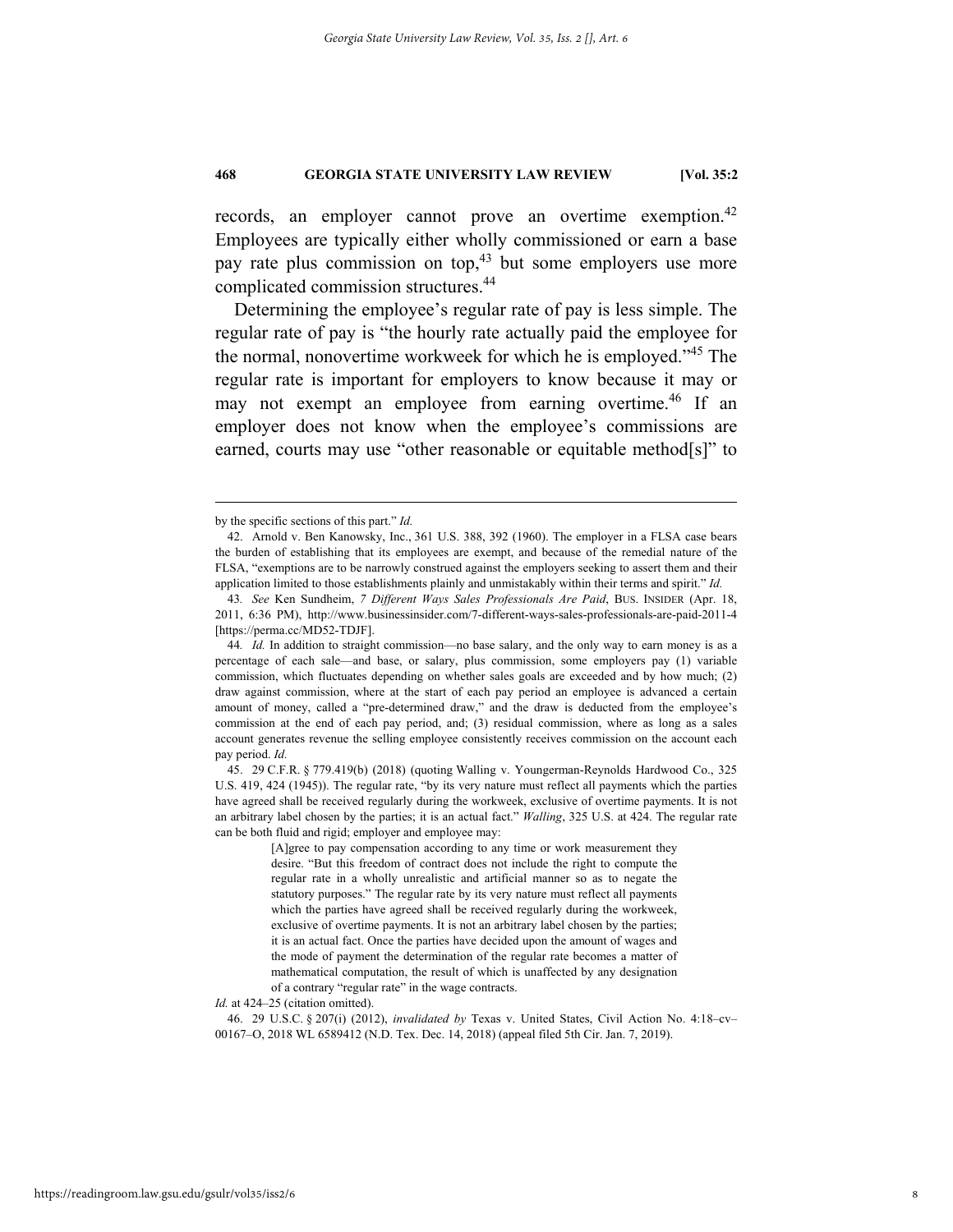calculate an employee's regular rate of pay. $47$  These other methods have been interpreted to include averaging wages and hours over an entire pay period, effectively spreading the employee's high commission earnings over low earning periods.<sup>48</sup> Other courts limit the spread of those earnings, confining earnings to certain time periods based on how often the employer pays the employee.<sup>49</sup>

Before the Eleventh Circuit decided *Freixa* in April 2017, many district courts within the Eleventh Circuit averaged commissions across long terms of an employee's employment period to determine the employee's regular rate of pay.<sup>50</sup> The United States Court of Appeals for the Seventh Circuit continues to decide the regular rate of pay in overtime disputes in this way.<sup>51</sup> The method of averaging the commissions is laid out in 29 C.F.R. § 778.120. Courts employing the method only did so where the commissions were not identifiable as earned in particular workweeks.<sup>52</sup> However, now that *Freixa* has clarified the rule that commissions may only be averaged across the pay period in which they were earned, it will be much more difficult for employers to argue for averaging commissions across an employee's full term of employment while in the Eleventh Circuit. The Eleventh Circuit held that the commissions must be allocated to the weeks within the time period in which they were earned, either the pay period or the "computation period."<sup>53</sup> In

 <sup>47</sup>*. See* 29 C.F.R. § 778.120(a)–(b) (2018).

<sup>48</sup>*. See* Triple "AAA" Co. v. Wirtz, 378 F.2d 884, 886–87 (10th Cir. 1967).

<sup>49</sup>*. See* Freixa v. Prestige Cruise Serv., LLC, 853 F.3d 1344, 1346–47 (11th Cir. 2017).

<sup>50</sup>*. See, e.g.*, Forster v. Smartstream, Inc., No. 3:13-cv-866-J-PDB, 2016 WL 70605, at \*7 (M.D.

Fla. Jan. 6, 2016) (averaging base pay and commissions over a forty-five-week period); Henriquez v. Total Bike, LLC, No. 13-20417-CIV., 2013 WL 6834656, at \*3 (S.D. Fla. Dec. 23, 2013) (averaging base pay and commissions over a 128-week period); Kuntsmann v. Aaron Rents, Inc., 903 F. Supp. 2d 1258, 1268 (N.D. Ala. 2012) (averaging base pay and commissions over five months). *But see*  Rodriguez v. Home Heroes, LLC, No. 8:13-CV-2711-T-26AEP, 2015 WL 668009, at \*8 (M.D. Fla. Feb. 17, 2015) (focusing on single workweeks to determine the hourly pay of a commissioned employee).

 <sup>51.</sup> Smith v. Family Video Movie Club, Inc., No. 11 C 1773, 2015 WL 1542649, at \*4 (N.D. Ill. Mar. 31, 2015); Morse v. Equity Lifestyle Props. Inc., No. 2:13-cv-00408-JMS-MJD, 2014 WL 1764927, at \*5–6 (S.D. Ind. Apr. 30, 2014) (finding "reasonable or equitable method" of allocating commissions during overtime commission not applicable where the employer has records indicating the specific weeks where the employee earned such commission).

<sup>52</sup>*. Forster*, 2016 WL 70605, at \*7; *Henriquez*, 2013 WL 6834656, at \*3; *Kuntsmann*, 903 F. Supp. 2d at 1268. *But see Rodriguez*, 2015 WL 668009, at \*8.

<sup>53</sup>*. Freixa*, 853 F.3d at 1347.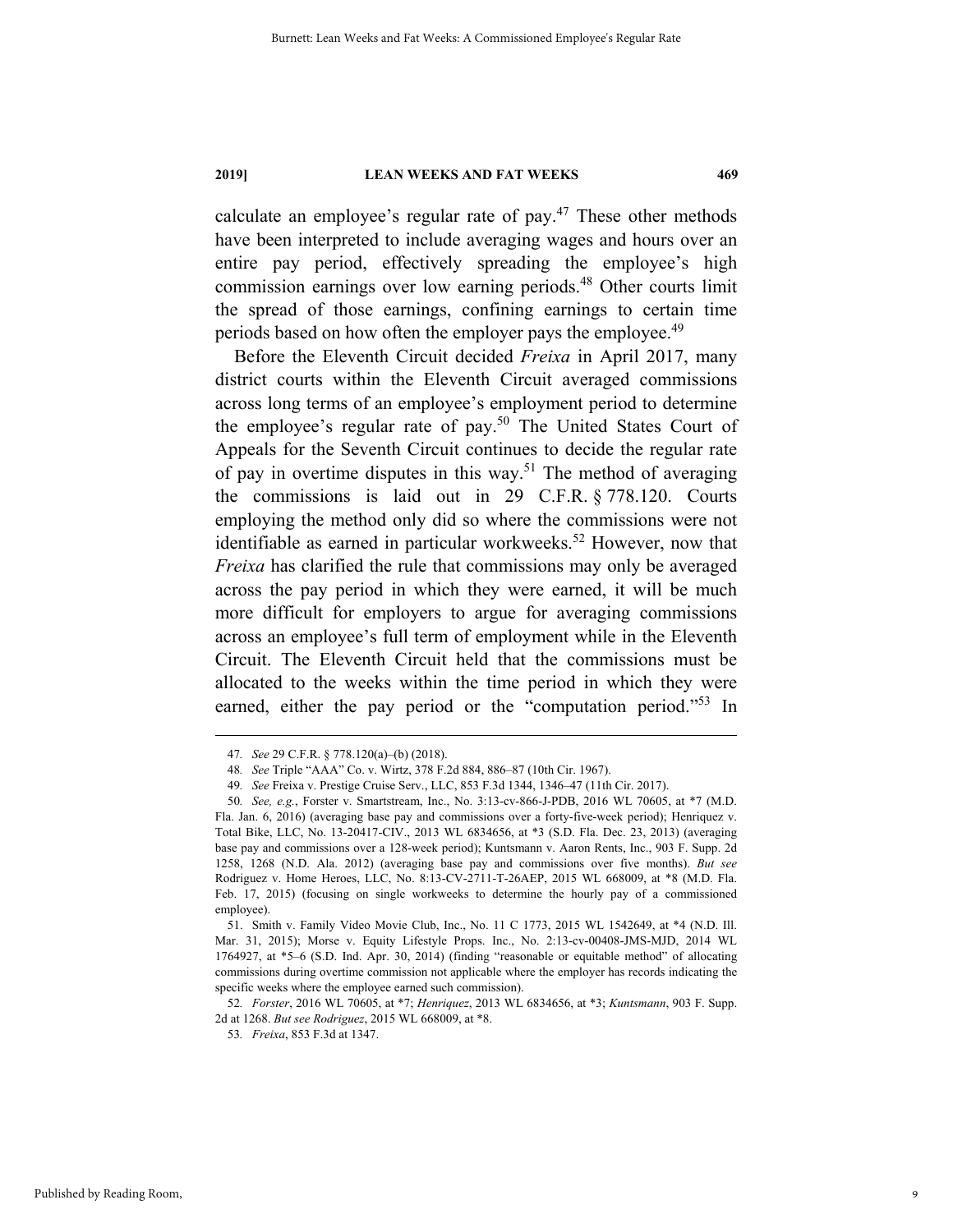contrast, the Seventh Circuit allows any "other reasonable and equitable method," often resorting to allocation across the full term of employment.<sup>54</sup>

#### *II. Analysis*

# *A. Averaging Commissions Across All Hours Worked to Determine the Regular Rate*

In 1967, the Tenth Circuit affirmed an Oklahoma district court's method of computing overtime compensation by taking an employee's monthly salary, multiplying it by twelve months, then dividing the product by fifty-two weeks, and finally dividing the quotient by the number of hours worked in the week.<sup>55</sup> The formula to find this number looked like this:

Monthly salary x 12 months  $\div$  52 weeks = weekly compensation Weekly compensation  $\div$  average number of house worked per week = regular rate for each hour worked<sup>56</sup>

In *Triple AAA Co. v. Wirtz*, the Tenth Circuit determined this number to be an employee's regular rate.57 In *Triple AAA*, four employees were compensated \$2,557.69 in overtime compensation.<sup>58</sup> The court found the employees had worked an average of forty-four hours per week and had not been fairly compensated for the four extra hours worked.<sup>59</sup> The employer claimed overtime was factored into their salary; however, the employees' monthly salary remained consistent despite fluctuating hours beyond forty per week. $60$  Thus, the court concluded the employees had never been paid overtime.<sup>61</sup>

 <sup>54.</sup> Walton v. United Consumers Club, Inc., 786 F.2d 303, 307 (7th Cir. 1986).

 <sup>55.</sup> Triple "AAA" Co. v. Wirtz, 378 F.2d 884, 887 (10th Cir. 1967).

<sup>56</sup>*. Id.* 

<sup>57</sup>*. Id.* 58*. Id.* at 886.

<sup>59</sup>*. Id.*

<sup>60</sup>*. Id.*

<sup>61</sup>*. Triple "AAA" Co.*, 378 F.2d at 886.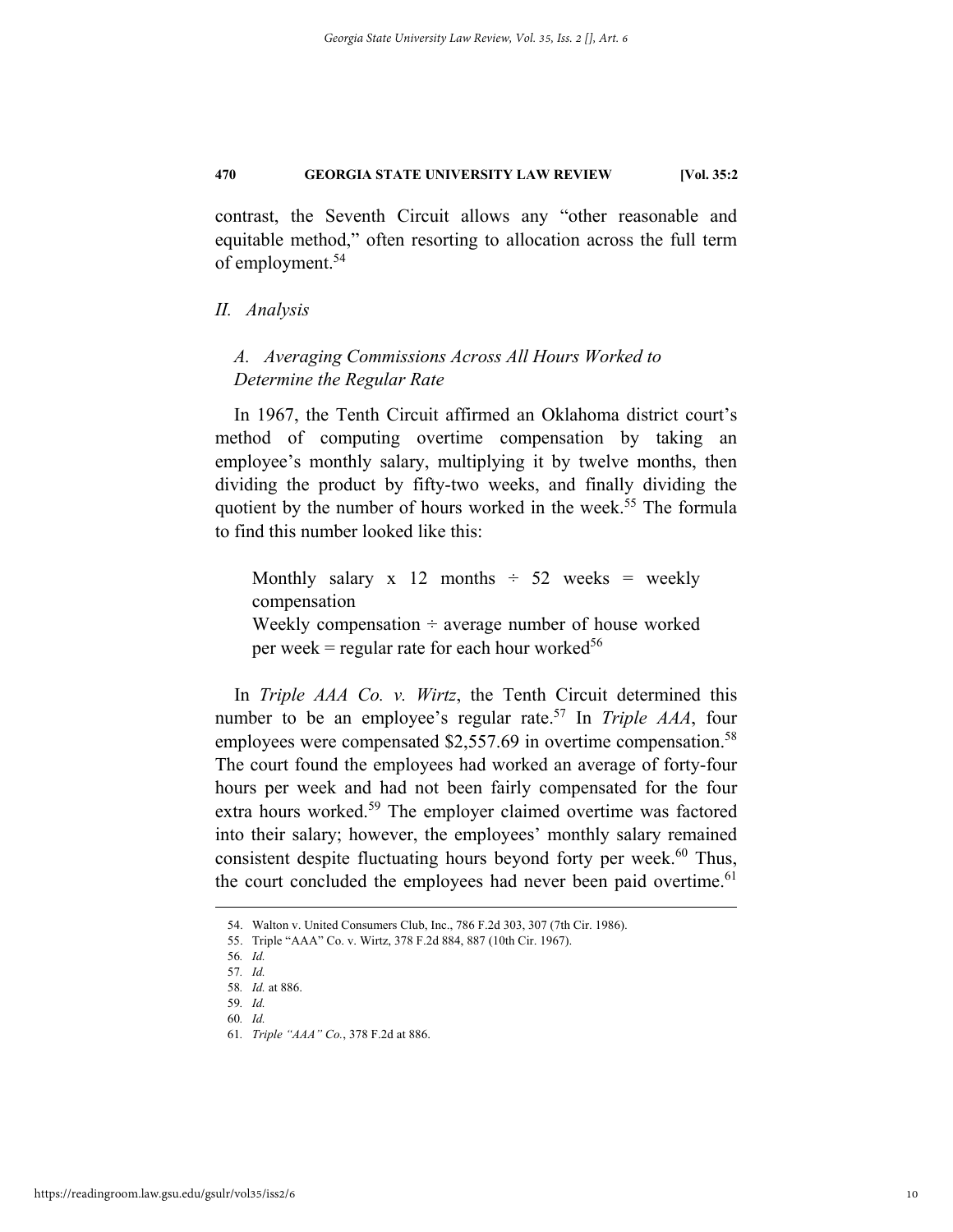For each of the four overtime hours the employees worked, the court added half of the regular rate to it.<sup>62</sup> This last number would be the overtime rate.<sup>63</sup> The employees were paid the overtime rate for four hours of every week they had worked over the entire year.<sup>64</sup>

This formula is the standard method of calculating any hourly employee's regular rate for determining overtime compensation.<sup>65</sup> When the facts are so straightforward, without other complicating factors such as commission, calculating overtime is relatively painless. When future questions of calculating the regular rate for employees working purely on commission arose, one court repurposed this simple formula, focusing specifically on the fact that the court had averaged the employees' earnings over an entire year.<sup>66</sup>

The Seventh Circuit cited to the overtime calculation method laid out in *Triple AAA* in deciding *Walton v. United Consumers Club, Inc.* in 1986.67 The United Consumers Club sold memberships and merchandise.68 The club maintained a staff of salesmen who were paid on commission and worked "until 11:00 pm, five or six days per week, plus occasional Sundays."69 The employees were not paid extra for their time.<sup>70</sup> In fact, their earnings depended entirely on their sales.<sup>71</sup> Six of them sued for back wages.<sup>72</sup> United Consumers

 <sup>62</sup>*. Id.* at 887.

<sup>63</sup>*. Id.*

<sup>64</sup>*. Id.*

 <sup>65. 29</sup> C.F.R. § 778.110(a) (2018). The regulation states:

If the employee is employed solely on the basis of a single hourly rate, the hourly rate is the "regular rate." For overtime hours of work the employee must be paid, in addition to the straight time hourly earnings, a sum determined by multiplying one-half the hourly rate by the number of hours worked in excess of [forty] in the week. Thus, a \$12 hourly rate will bring, for an employee who works [forty-six] hours, a total weekly wage of \$588 ([forty-six] hours at \$12 plus [six] at \$6). In other words, the employee is entitled to be paid an amount equal to \$12 an hour for [forty] hours and \$18 an hour for the [six] hours of overtime, or a total of \$588.

*Id.* 

 <sup>66.</sup> Walton v. United Consumers Club, Inc., 786 F.2d 303, 307 (7th Cir. 1986).

<sup>67</sup>*. Id.* (citing *Triple "AAA" Co.*, 378 F.2d at 887).

<sup>68</sup>*. Id.* at 304.

<sup>69</sup>*. Id.*

<sup>70</sup>*. Id.*

<sup>71</sup>*. Id.*

<sup>72</sup>*. Walton*, 786 F.2d at 304. The court notes the employees were initially treated as independent contractors, which would have exempted them from the FLSA overtime requirements, but they were no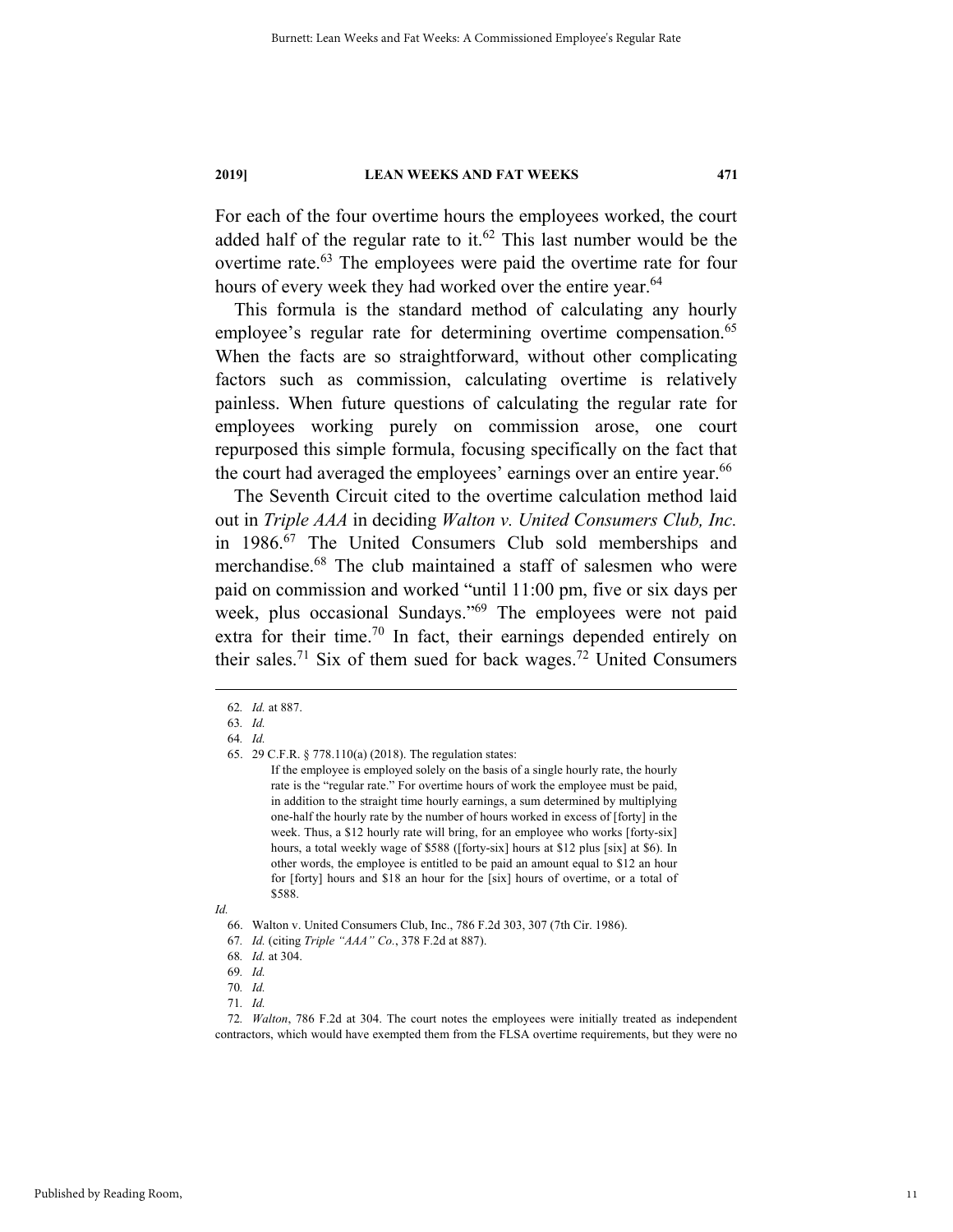Club argued that one of the six employees had earned a regular rate more than one-and-a-half times the minimum wage.<sup>73</sup> Under section  $207(i)$ , the employee was exempt from overtime compensation.<sup>74</sup> In calculating the employee's regular rate, United Consumers Club divided the total compensation she had been paid by the hours she claimed to have worked.<sup>75</sup> Her calculated regular rate came to  $$5.61$ per hour.76

Total compensation (all commissions)  $\div$  total hours (all hours worked) = regular rate

The Seventh Circuit then created a new rule for this formula, adding on to the Tenth Circuit's method of calculating a commissioned employee's regular rate.77 Judge Easterbrook, writing for the Seventh Circuit, posited:

[T]here was no need to break both [compensation and hours] down week by week. Commission salesman have fluctuating hours and income, and it is unlikely that Congress meant to require employers to pay overtime in the lean weeks when the fat weeks more than make up. Other cases have used periods as long as a year to establish average wages.78

Judge Easterbrook also pointed to the text of the retail or service overtime exemption statute,  $\S$  7(i), which suggests a month is the minimum reasonable accounting period, and therefore a year is acceptable.<sup>79</sup> As a result, the court found the single salesperson was

longer treated as such at the time of the appeal. *Id.*

<sup>73</sup>*. Id.* at 307.

<sup>74</sup>*. Id.* 75*. Id.*

<sup>76</sup>*. Id.*

<sup>77</sup>*. Walton*, 786 F.2d at 307.

<sup>78</sup>*. Id.*

<sup>79</sup>*. Id.*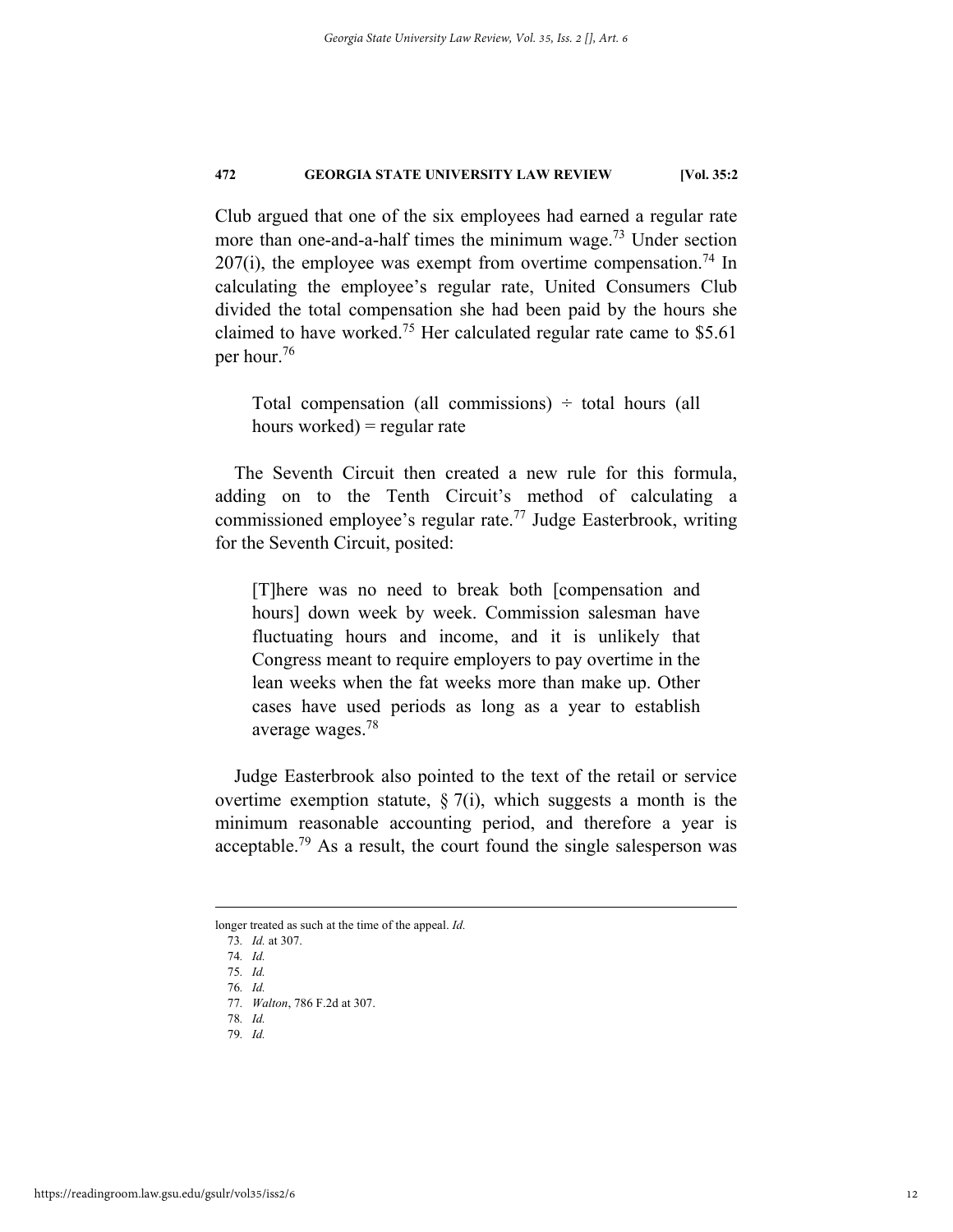paid an average of \$5.61 an hour.<sup>80</sup> In 1986, the minimum wage was \$3.35 per hour, and one-and-a-half times the minimum wage was \$5.03 per hour.<sup>81</sup> The employee was dismissed from the lawsuit for earning more than half of her compensation from commissions and for earning a regular rate more than one-and-a-half times the minimum wage. $82$  She was awarded nothing. $83$ 

This equation oversimplifies the process of determining an employee's regular rate of pay. The regular rate is the "hourly rate actually paid for the normal, non-overtime workweek."84 The Seventh Circuit's equation ignores the FLSA's requirement that pay earned in a particular workweek, that is, seven consecutive twentyfour hour periods, must be paid on the regular payday for the pay period when it is earned.<sup>85</sup> When compensations and hours are averaged over a year's time, the workweek requirement ceases to hold meaning.<sup>86</sup> In the eyes of the law, each workweek is meant to stand alone.<sup>87</sup> As Judge Easterbrook said: "commissions fluctuate."<sup>88</sup>

The Labor Code provides for times when the workweek is unworkable.<sup>89</sup> This Note focuses on the meaning of 29 C.F.R. §

The workweek is the unit of time to be taken as the standard in determining the applicability of an exemption. An employee's workweek is a fixed and regularly recurring period of 168 hours—seven consecutive [twenty-four]-hour periods. It need not coincide with the calendar week. If in any workweek an employee does only exempt work, he is exempt from the wage and hour provisions of the Act during that workweek, irrespective of the nature of his work in any other workweek or workweeks. An employee may thus be exempt in [one] workweek and not in the next.

29 C.F.R. § 780.10 (2018).

86*. See* 29 C.F.R. § 778.104 (2018). "The [FLSA] takes a single workweek as its standard and does not permit averaging of hours over [two] or more weeks." *Id.*

87*. See id.*

 89. 29 C.F.R. § 778.120 (2018). "If it is not possible or practicable to allocate the commission among the workweeks of the period in proportion to the amount of commission actually earned or reasonably presumed to be earned each week, some other reasonable and equitable method must be

 <sup>80</sup>*. Id.*

<sup>81</sup>*. Id.*

<sup>82</sup>*. Id.*

<sup>83</sup>*. Walton*, 786 F.2d at 308.

 <sup>84. 29</sup> C.F.R. § 779.419(b) (2018). "The regular rate by its very nature must reflect all payments which the parties have agreed shall be received regularly during the workweek, exclusive of overtime payments." Walling v. Youngerman–Reynolds Hardwood Co., 325 U.S. 419, 424 (1945).

<sup>85</sup>*. See Walton*, 786 F.2d at 307. Compare the Seventh Circuit's equation with the Code of Federal Regulations, which says:

<sup>88</sup>*. Walton*, 786 F.2d at 307.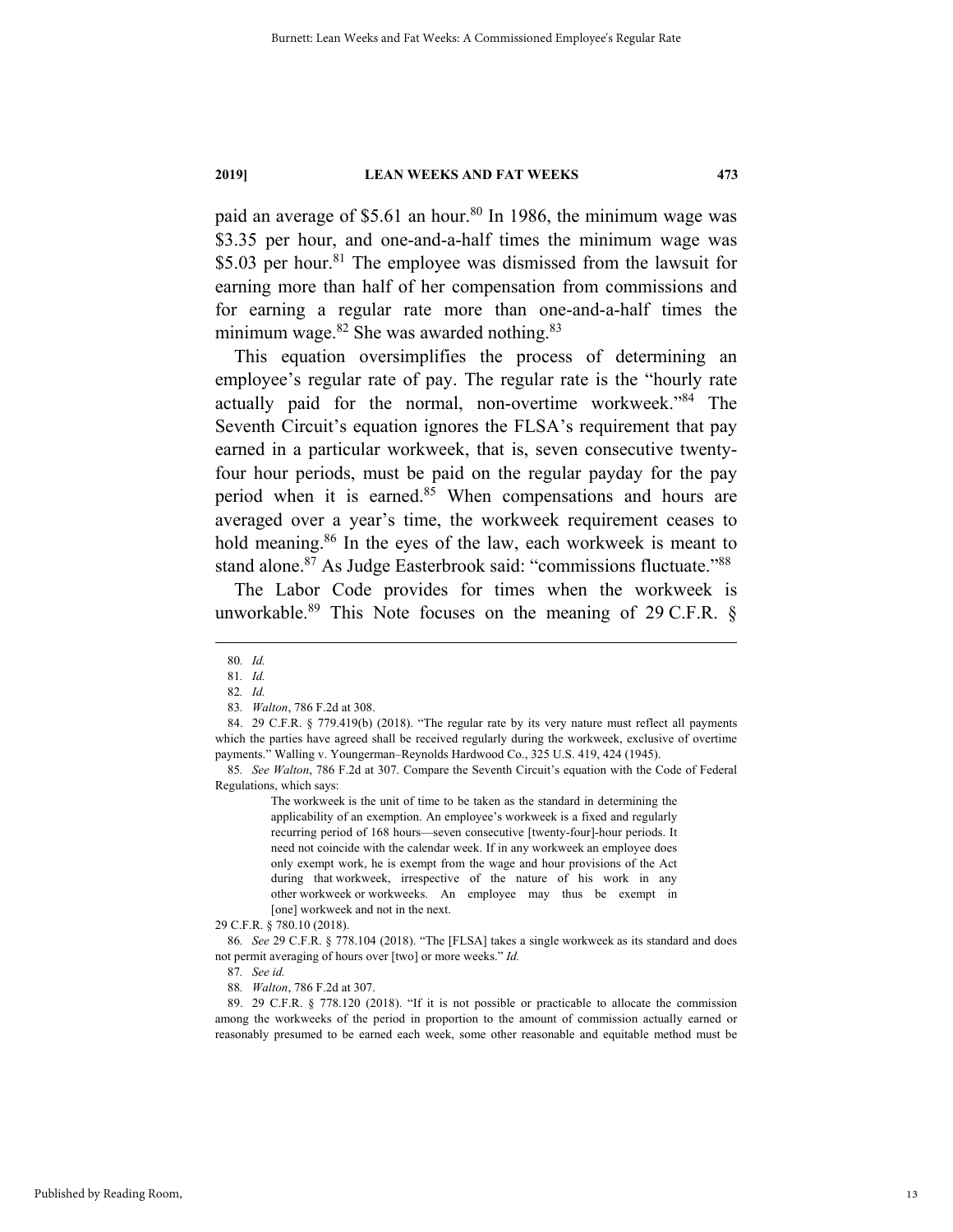778.120, which creates an exception to the workweek rule when "it is not possible or practicable to allocate ... [an employee's] commission actually earned or reasonably presumed to be earned each week."<sup>90</sup> At this point, "some other reasonable or equitable method must be adopted."91 The regulation provides two methods to use in the alternative: (1) allocation of equal amounts to each week; or  $(2)$  allocation of equal amounts to each hour worked.<sup>92</sup> The Seventh Circuit uses the second of these methods. $93$  This regulation allows averaging compensation and wages across hours worked only when it is impossible or impractical to allocate commission.<sup>94</sup>

# *B. No Commissions Allocated Outside of the Period Earned*

In April 2017, the Eleventh Circuit held that when calculating an employee's regular rate of pay, commissions cannot be allocated outside of the period in which they are earned.95 In *Freixa*, the Eleventh Circuit reversed summary judgment for the cruise company, finding a salesman not exempt from the FLSA and remanding the wage and hour case to determine whether the employee was eligible for overtime pay for months when he earned no commission.<sup>96</sup> Prestige Cruise Lines had a drawn-out method of calculating commissions.97 First, it totaled up all the cruises the employee had

adopted." *Id.*

<sup>90</sup>*. Id.*

<sup>91</sup>*. Id.*

<sup>92</sup>*. Id.* Subsection (a) states: "Assume that the employee earned an equal amount of commission in each week of the commission computation period and compute any additional overtime compensation due on this amount." *Id.* Subsection (b) states:

Sometimes, there are facts which make it inappropriate to assume equal commission earnings for each workweek. For example, the number of hours worked each week may vary significantly. In such cases, rather than following the method outlined in paragraph (a) of this section, it is reasonable to assume that the employee earned an equal amount of commission in each hour that he worked during the commission computation period.

<sup>§ 778.120.</sup>

<sup>93</sup>*. Walton*, 786 F.2d at 307.

 <sup>94. § 778.120.</sup> 

 <sup>95.</sup> Freixa v. Prestige Cruise Servs., LLC, 853 F.3d 1344, 1346, 1348 (11th Cir. 2017).

<sup>96</sup>*. Id.* at 1345.

 <sup>97.</sup> Appellees' Answer Brief at 11–12, Freixa v. Prestige Cruise Svcs., LLC, 853 F.3d 1344 (2017) (No. 16-13745), 2016 WL 7336874, at \*11–12.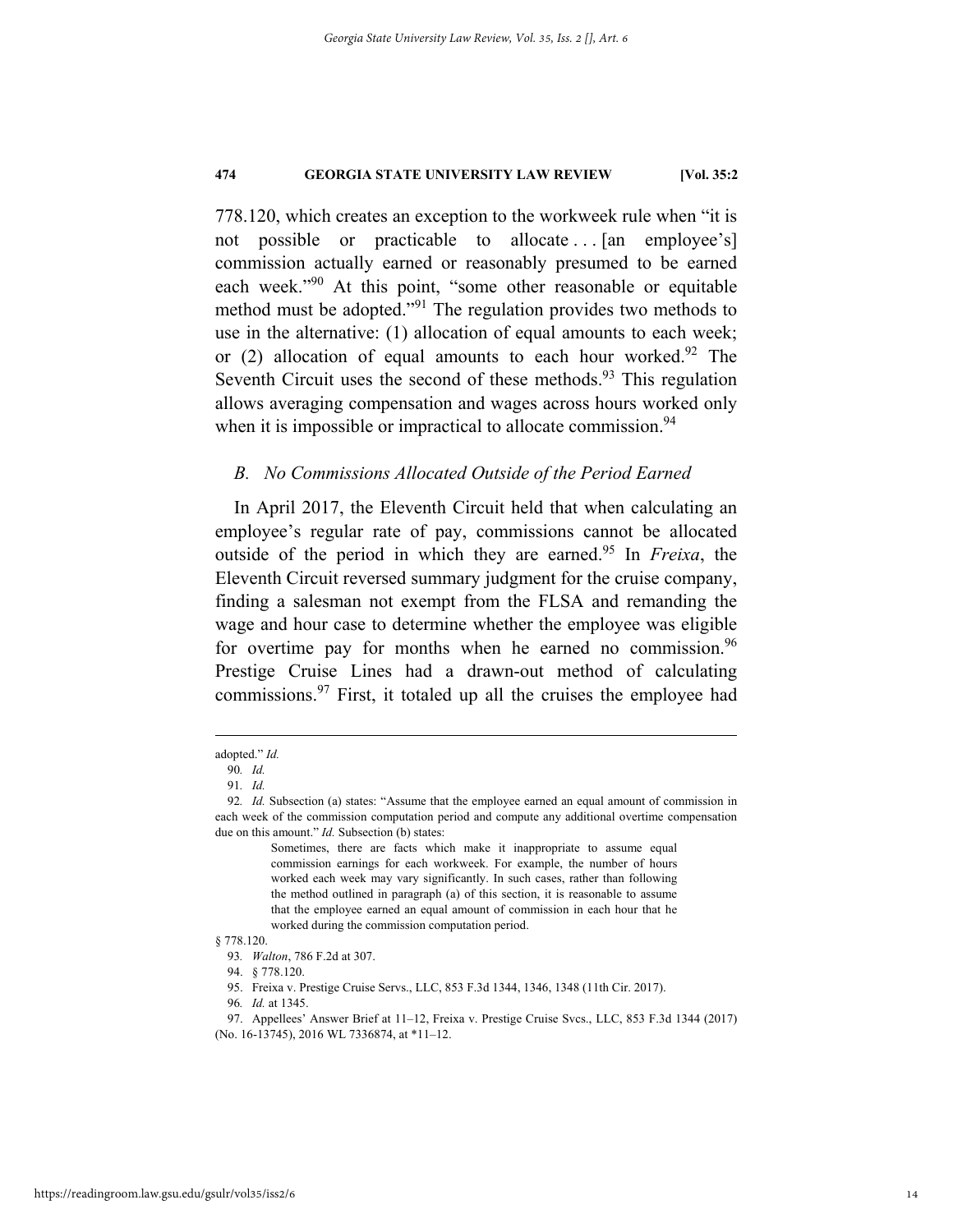booked.98 Next, it subtracted all the employee's booked cruises that had been canceled that month.<sup>99</sup> Finally, Prestige applied a progressive commission rate that would increase as more cruise packages were sold.100 During the months of July and November, Freixa earned no commission.101 However, in March he earned nearly \$9,000 for his February sales.<sup>102</sup> Because Prestige deferred commission payments to subsequent months—when cruises were canceled the sales agent did not earn commission, even if the cancellation occurred months later—it became impossible, according to Prestige, to ascertain exactly which weeks Freixa earned his commissions.<sup>103</sup>

The district court followed the Seventh Circuit method and divided Freixa's entire annual pay across every hour in every week he worked:

 $$73,164$  (total annual wages)  $\div$  52 weeks = \$1,403.85, Freixa's weekly compensation  $$1,407 \div 60$  (average hours worked each week) =

*Id.* 99*. Id.* 

 <sup>98</sup>*. Freixa*, 853 F.3d at 1345. The Eleventh Circuit recounted:

To calculate the commissions due for each month, the cruise service assessed the sum of all bookings an employee completed in the month and subtracted bookings the employee completed in previous months that were cancelled in the current month. The cruise service then multiplied the gross number of bookings by a percentage that changed progressively.

<sup>100</sup>*. Id.* The rate would pay no commission for up to three bookings and then a commission of 1.25% for four to six bookings. *Id.* The rate would grow with the employee's sales. *Id.* 

<sup>101</sup>*. Freixa*, 853 F.3d at 1345*.* 

<sup>102</sup>*. Id*.

<sup>103</sup>*. Id.* at 1347. Because commission percentage multipliers increased as the number of sales increased, and because of the effect of cancellations on the multiplier, it was not possible for Prestige to determine the monetary amount of commissions generated by the sale of a particular cruise sale on the same day that cruise was sold. *Id.* For example, if Mr. Freixa sold his first cruise of the month on June 2, 2014, there would have been no way of knowing on June 2 whether Mr. Freixa would sell no more cruises that month, and thus earn no commission for the June 2 sale; Mr. Freixa would sell four more cruises that month, and thus earn a 1.25% commission for the June 2 sale; Mr. Freixa would sell 30 more cruises that month, and thus earn a 3.45% commission for the June 2 sale; Mr. Freixa would sell some other number of cruises that month and have a different commission percentage multiplier allocated to the June 2 sale; or whether Mr. Freixa's sales from previous months would be cancelled, thus decreasing the multiplier allocated to the June 2 sale. *Id.* Therefore, there was no feasible way to trace a proportion of each commission payment to a specific workweek retrospectively in this case. *Id.*  at 1345, 1347.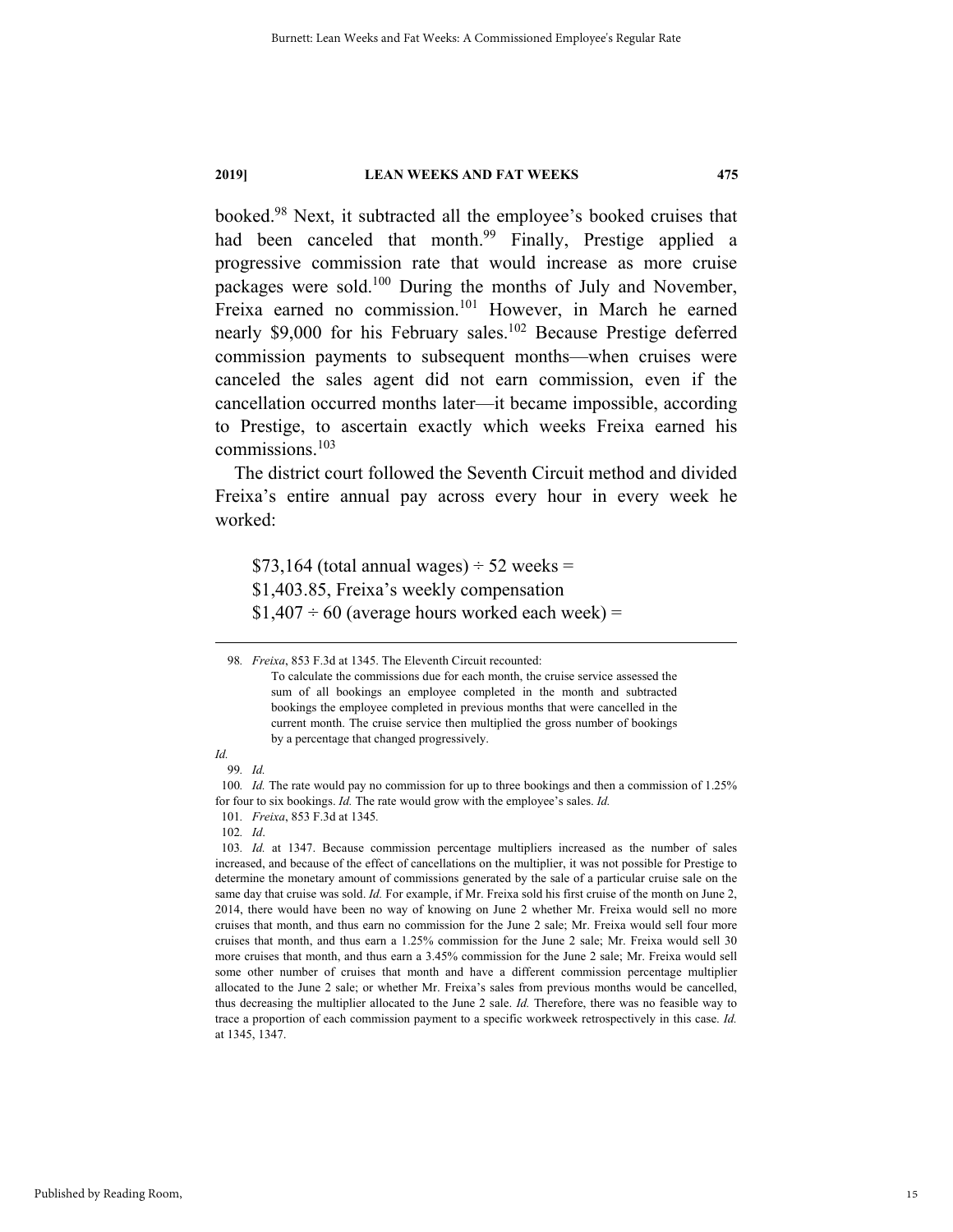# \$23.45, Freixa's regular rate<sup>104</sup>

Determining that Freixa's regular rate was significantly higher than one-and-a-half times the minimum wage, \$10.88, the district court held Freixa was exempt from the FLSA's overtime requirements and dismissed his claim.<sup>105</sup>

In reversing, the Eleventh Circuit pointed to 29 C.F.R. § 778.104, which states that each workweek stands alone.<sup>106</sup> As such, hours may not be averaged over two or more weeks.<sup>107</sup> For example, an employee who works thirty hours one week and fifty hours the next must still receive overtime pay for ten hours worked during the second week.<sup>108</sup> An employer may not average the two weeks together to get forty hours.<sup>109</sup> The circuit court also cites to another provision of § 778.119, which provides that commission should be "apportioned back over the workweeks of the period during which it was earned."<sup>110</sup>

107*. Id.*

108*. Id.*

 <sup>104</sup>*. Freixa*, 853 F.3d at 1345–46. "The district court then divided Freixa's entire remuneration for the year across every hour in every week he worked—assuming sixty hours per week—and arrived at an average hourly rate of \$23.45." *Id.* at 1347.

<sup>105</sup>*. Id.* at 1346. The district court invoked, but misapplied, a regulatory exception to the general rule about calculating overtime pay because the court failed to see that the commission payments could be allocated within the month in which they were earned. *Id.* at 1347.

 <sup>106. 29</sup> C.F.R. § 778.104 (2018). The workweek stands alone:

<sup>[</sup>R]egardless of whether the employee works on a standard or swing-shift schedule and regardless of whether he is paid on a daily, weekly, biweekly, monthly or other basis. The rule is also applicable to pieceworkers and employees paid on a commission basis. It is therefore necessary to determine the hours worked and the compensation earned by pieceworkers and commission employees on a weekly basis.

*Id.*

<sup>109</sup>*. Id.*

<sup>110</sup>*. Freixa*, 853 F.3d at 1347; 29 C.F.R. § 778.119 (2018)*.* 

If the calculation and payment of the commission cannot be completed until sometime after the regular pay day for the workweek, the employer may disregard the commission in computing the regular hourly rate until the amount of commission can be ascertained. Until that is done he may pay compensation for overtime at a rate not less than one and one-half times the hourly rate paid the employee, exclusive of the commission. When the commission can be computed and paid, additional overtime compensation due by reason of the inclusion of the commission in the employee's regular rate must also be paid. To compute this additional overtime compensation, it is necessary, as a general rule, that the commission be apportioned back over the workweeks of the period during which it was earned.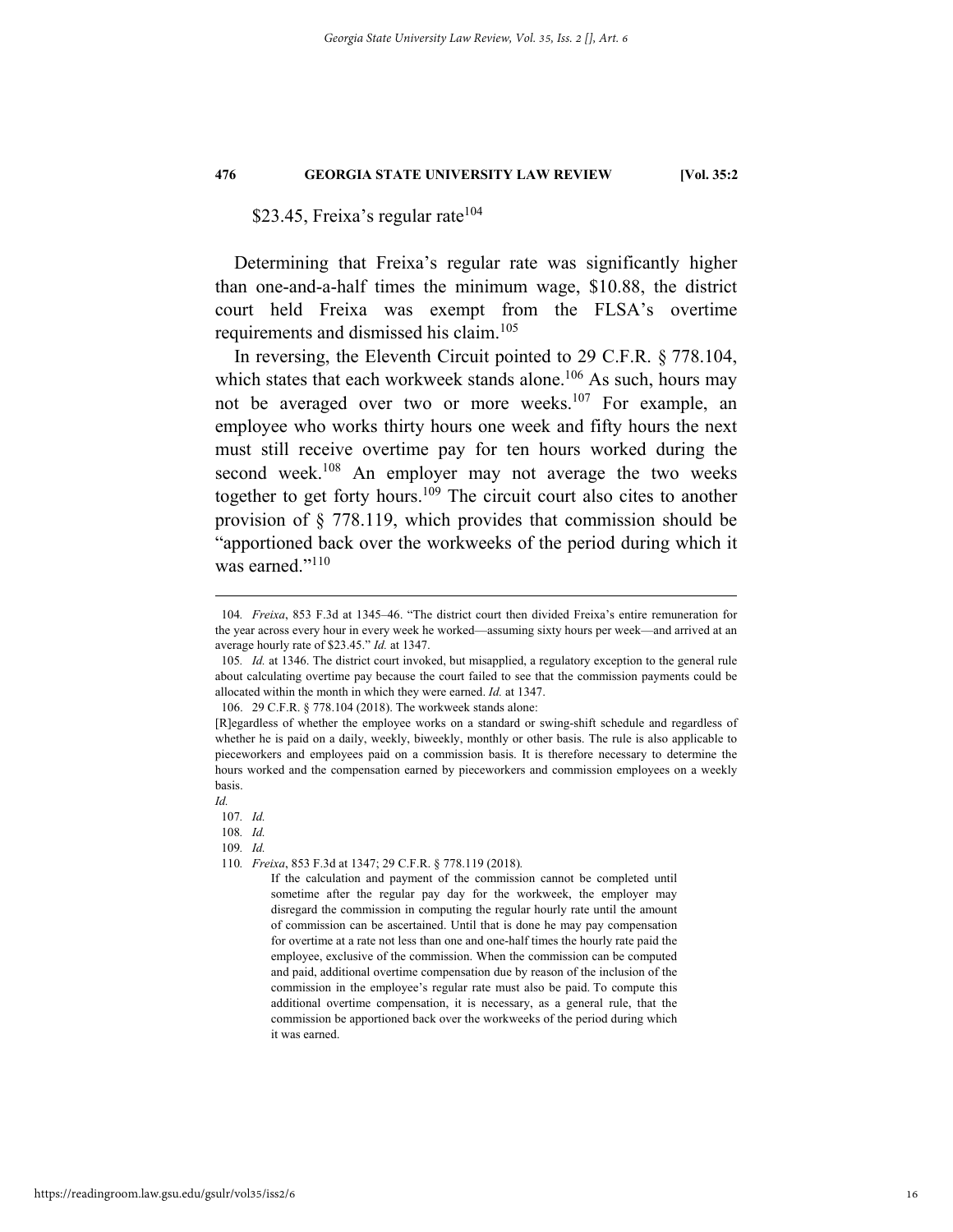The court here takes the word "period" to mean "computation period," which it says refers to "each month of [Freixa's] employment, not the whole year he worked."<sup>111</sup> The court bases this distinction off of § 778.120, wherein the phrase "computation period" is used eight times, interchangeably with the term "period."<sup>112</sup> Confusingly, the Eleventh Circuit defined "period" to mean "computation period" and "computation period" to mean "period" despite the different wording in the regulation.<sup>113</sup> Both terms are construed to mean "month" because that is how often Freixa was paid and how long it took his commissions to be calculated.114 Furthermore, § 778.120 appears to imply that "period" does not necessarily mean "month" when "there are facts which make it inappropriate to assume equal commission earnings for each workweek."<sup>115</sup> The regulation even specifies how to calculate overtime "[f]or a commission computation period of one month," then refers to a "semimonthly computation period," and a

 <sup>§ 778.119.</sup>

<sup>111</sup>*. Freixa*, 853 F.3d at 1347. Here, the court is relying on the contextual facts of Prestige Cruise's pay structure, which pays out commissions in the months subsequent to when they are earned. *Id.*  "Although these regulations use the term 'period,' the context makes clear that 'period' means 'computation period,' which, for Freixa, refers to each month of his employment, not the whole year he worked." *Id.* 

<sup>112</sup>*. Id.*; 29 C.F.R. § 778.120 (2018). Referring to the terms "computation period" and the "period," Judge Pryor writes, "[W]e construe the terms to carry the same meaning." *Freixa*, 853 F.3d at 1347 (citing ANTONIN SCALIA & BRYAN GARNER, READING LAW: THE INTERPRETATION OF LEGAL TEXTS 170 (2012)) ("A word or phrase is presumed to bear the same meaning throughout a text . . . .").

<sup>113</sup>*. Freixa*, 853 F.3d at 1347. Judge Pryor writes, "Section 778.120 uses the phrase 'computation period' eight times, and uses the term interchangeably with 'period,' so we construe the terms to carry the same meaning." *Id.* (citation omitted). Judge Pryor reads the words to have the same meaning based on the context of their use within the regulation. *Id.*

<sup>114</sup>*. Id.* Section 778.120 limits the district court to allocating monthly commissions only among the "workweeks of the [computation] period"—that is, each particular month. *Id.*

 <sup>115. § 778.120(</sup>b). The number of hours an employee works each week may vary significantly. *Id.*  When this is the case, § 778.120(b) says:

<sup>[</sup>I]t is reasonable to assume that the employee earned an equal amount of commission in each hour that he worked during the commission computation period. The amount of the commission payment should be divided by the number of hours worked in the period in order to determine the amount of the increase in the regular rate allocable to the commission payment. One-half of this figure should be multiplied by the number of statutory overtime hours worked by the employee in the overtime workweeks of the commission computation period, to get the amount of additional overtime compensation due for this period.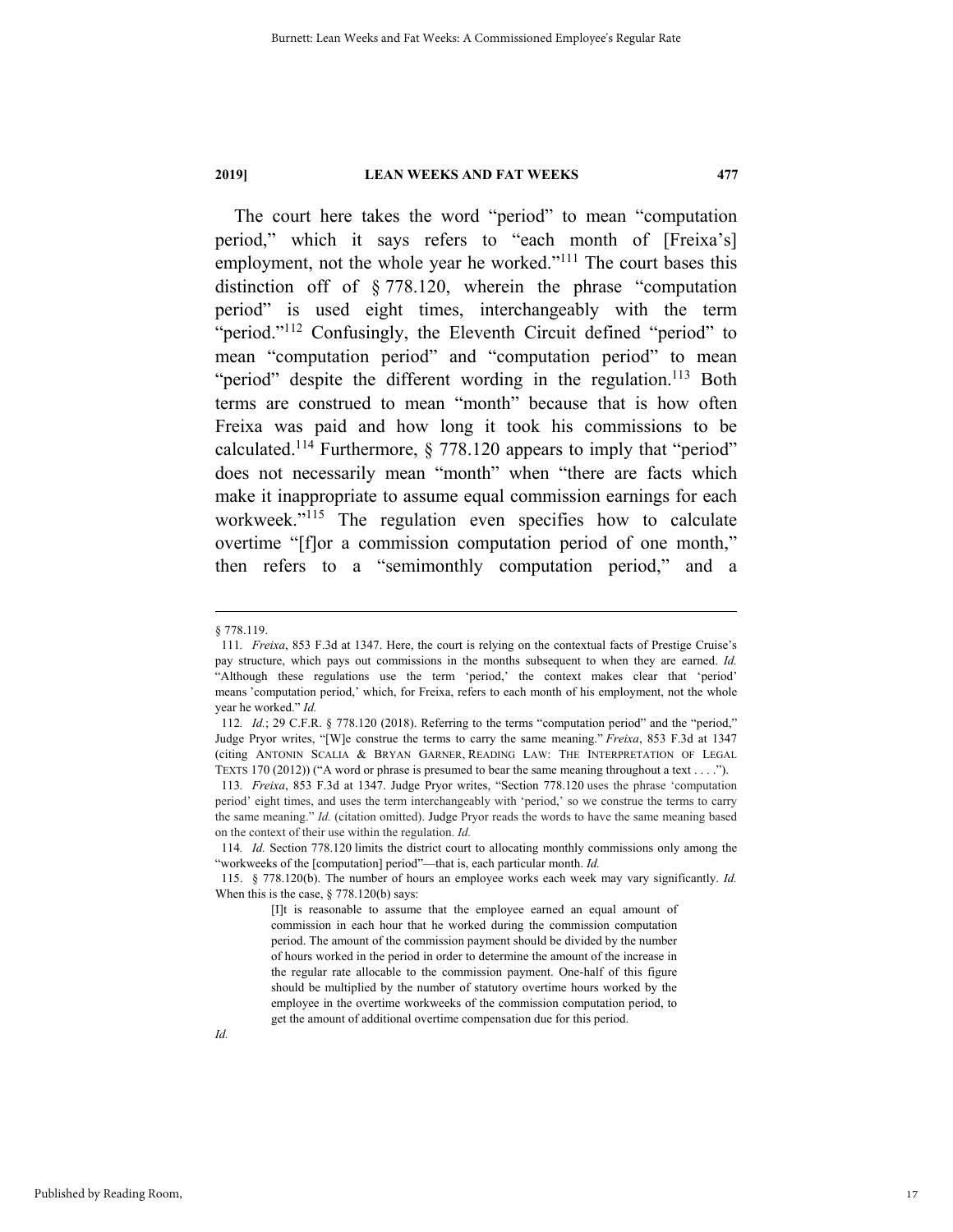"commission computation period of a specific number of workweeks," and finally, "a commission computation period of 96 hours." Thus, the court's explanation that "computation period" here means month is based on the fact that the commission payments were typically disbursed one month after they were earned.<sup>116</sup>

Ultimately, the Eleventh Circuit concluded that Frexia earned each commission within a single month.<sup>117</sup> Therefore, the commissions earned in January could be allocated only across the weeks of January.<sup>118</sup> The remaining question was how many hours Freixa worked during the month-long computation period.<sup>119</sup> That question of fact precluded summary judgment.<sup>120</sup> The case was remanded to decide how many hours Freixa worked in any individual workweek.<sup>121</sup> The Eleventh Circuit overcame the exception granted in § 778.120, permitting wage allocation across hours worked to determine an employee's regular rate by interpreting the regulation to mean the commission payments "can be allocated only across the weeks that comprise the computation period for that particular payment."122 The court ruled that the computation period in this case was not a year.<sup>123</sup>

The tension between these two methods of determining the regular rate arises from the uncertainty of determining a payment's computation period.124 The FLSA requires a workweek standard, but—in special situations—provides for pay periods longer than one week. The question of whether a computation period can be as long as a year was left unresolved.<sup>125</sup> After all, a "representative period" for testing an employee's compensation under  $\S 207(i)$  may be as long as one year.<sup>126</sup> How can the workweek standard and the

120*. Id.*

 <sup>116</sup>*. Freixa*, 853 F.3d at 1347; § 778.120(a)(1).

<sup>117</sup>*. Freixa*, 853 F.3d at 1347.

<sup>118</sup>*. Id.* at 1347–48.

<sup>119</sup>*. Id.* at 1348.

<sup>121</sup>*. Id.*

<sup>122</sup>*. Id.* at 1347; 29 C.F.R. § 778.120(b) (2018).

<sup>123</sup>*. Freixa*, 853 F.3d at 1348.

<sup>124</sup>*. See id.* at 1347; § 778.120.

<sup>125</sup>*. See Freixa*, 853 F.3d at 1347.

 <sup>126. 29</sup> C.F.R. § 779.417(c) (2018). The regulation states: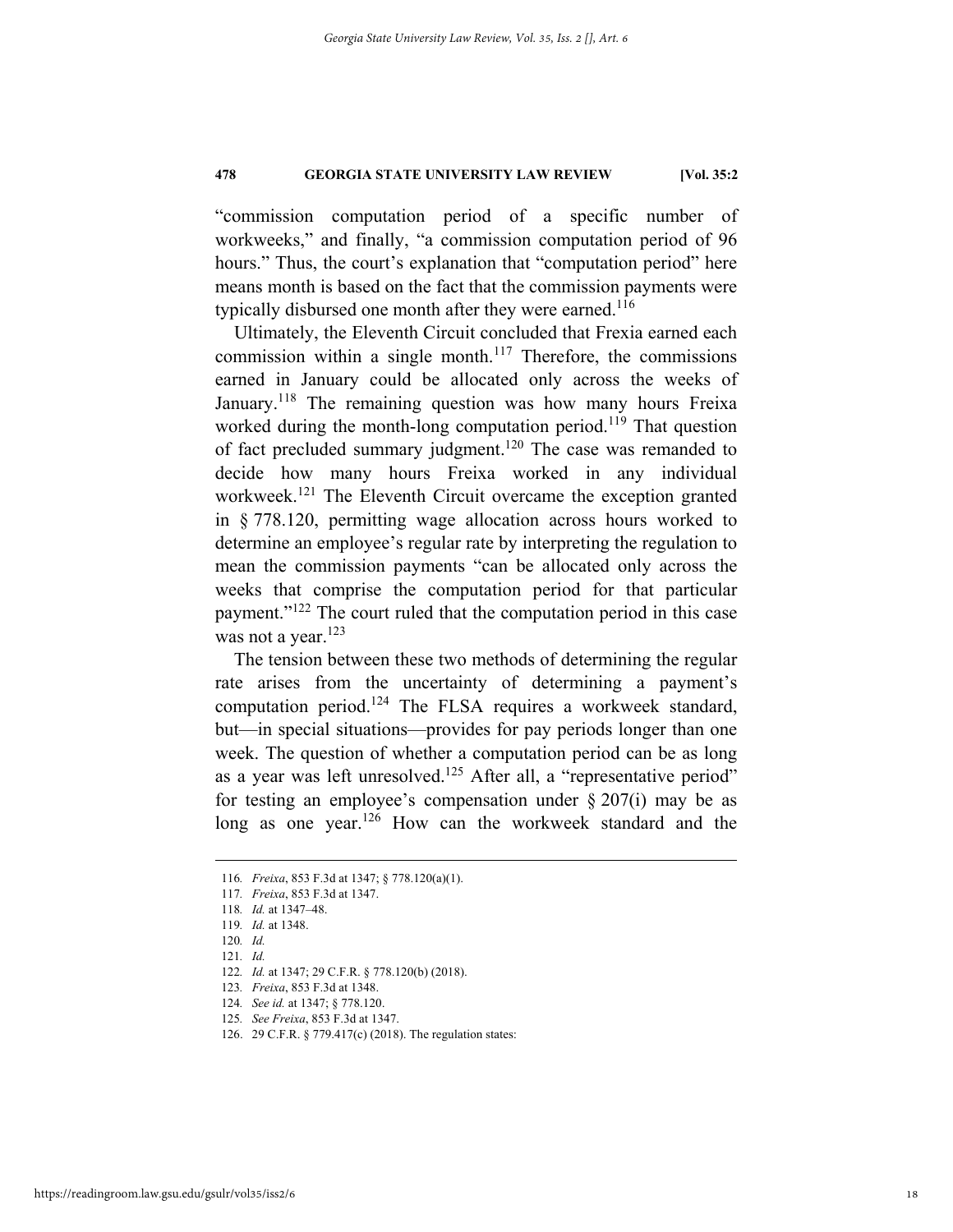requirement that commission payments only be allocated across the periods in which they are earned be balanced with the exception allowing reasonable and equitable allocation of the commission to each week or hour worked in situations where deferred commissions are not identifiable as earned in particular workweeks? The Eleventh Circuit's rejection of § 778.120 effectively overrules the application of this regulation because employers will be hard-pressed to find a situation where deferred commission payments are *less* identifiable than in *Freixa*.

#### *III. Proposal*

At the first available opportunity, the Department of Labor should publish an opinion resolving the ambiguity regarding the proper method of allocating deferred commissions in overtime calculation by confirming the Eleventh Circuit's interpretation of the law in *Freixa* for all United States jurisdictions. Additionally, the language of § 778.120 should be modified to better explain the references to the computation period, or the time an employer takes to calculate commission. The Eleventh Circuit's description of the rule for allocating deferred commission payments more closely carries out the intent of the FLSA's workweek provision.<sup>127</sup> Furthermore, the

> The representative period for determining whether more than half of an employee's compensation represents commissions cannot, under the express terms of [§] 7(i), be less than [one] month. The period chosen should be long enough to stabilize the measure of the balance between the portions of the employee's compensation which respectively represent commissions and other earnings, against purely seasonal or plainly temporary changes. Although the Act sets no upper limit on the length of the period, the statutory intent would not appear to be served by any recognition of a period in excess of [one] year as representative for purposes of this exemption. There would seem to be no employment situation in a retail or service establishment in which a period longer than a year would be needed to represent the seasonal and other fluctuations in commission compensation.

*Id.* 

[N]o employer shall employ any of his employees who in any workweek is engaged in commerce or in the production of goods for commerce, or is employed in an enterprise engaged in commerce or in the production of goods

 <sup>127. 29</sup> U.S.C. § 207(a)(1) (2012), *invalidated by* Texas v. United States, Civil Action No. 4:18–cv– 00167–O, 2018 WL 6589412 (N.D. Tex. Dec. 14, 2018) (appeal filed 5th Cir. Jan. 7, 2019). The Labor Code introduces the "workweek" concept by designating the maximum hours an employee may work in one week. *Id.*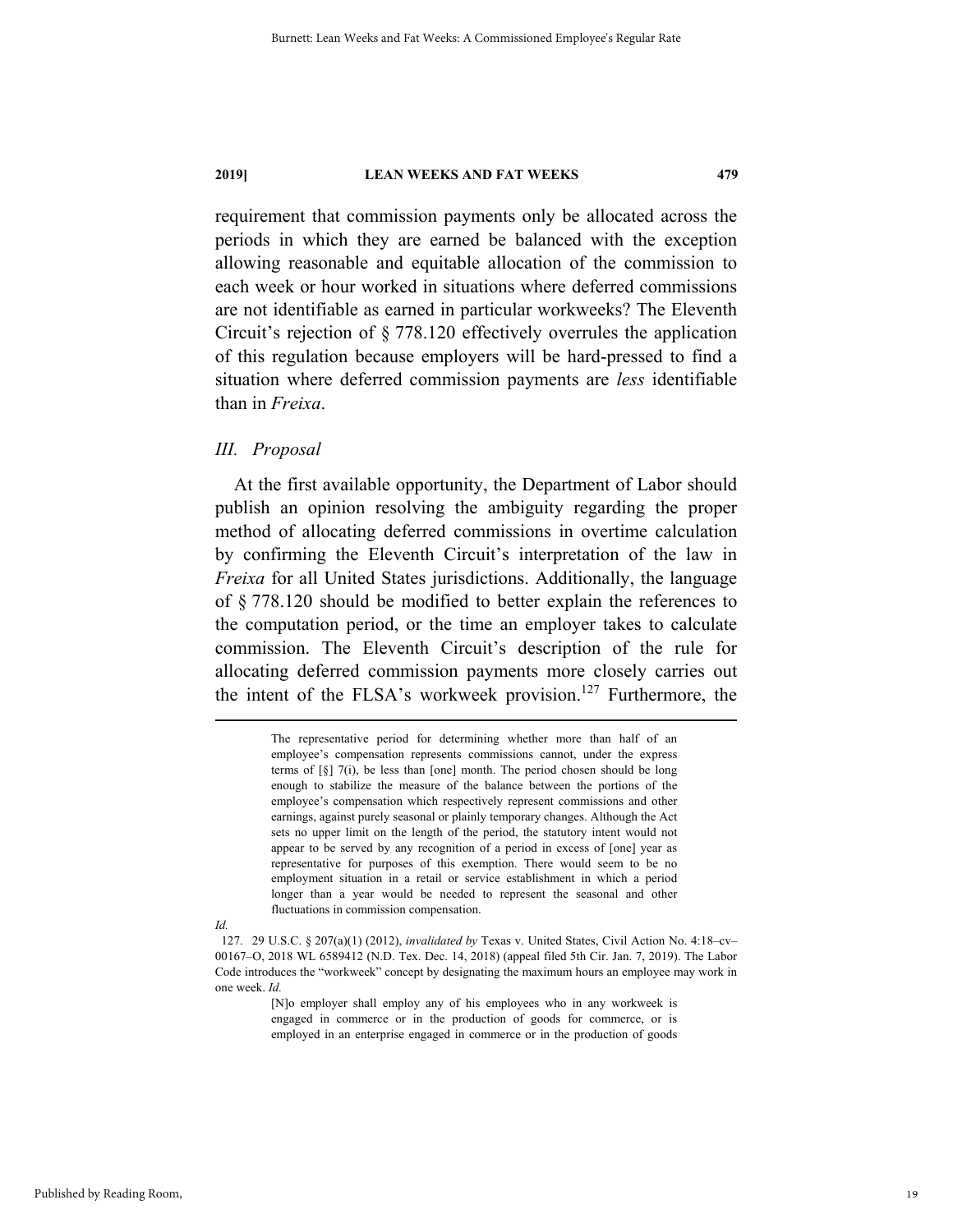Department of Labor has also opined that "[t]he hourly rate averaged over the entire representative period may not be used to satisfy the requirements of  $\lbrack \S \rbrack$  7(i)(1)," more conveniently referred to as the retail or service overtime exemption.<sup>128</sup>

### *A. Clarifying the Ambiguity in Deferred Commission Allocation*

As discussed in Part II, there is an ambiguity between the Seventh and Eleventh Circuits about how deferred commissions may be allocated when the commissions cannot be identified as earned in particular workweeks.129

#### *1. The Importance of the Computation Period*

Section 778.120 points out that sometimes—and in reality, most times—a commissioned employee does not earn equal commission every week.<sup>130</sup> Such is the nature of working on commission; wages often vary depending on an employee's week-to-week success making sales.131 In those instances, the regulation says it is appropriate to allocate commission to each hour worked during the commission computation period.132 This period refers to the time an employer takes to calculate the employee's commission earnings.<sup>133</sup> A 1978 FLSA opinion letter heavily implies the commission

> for commerce, for a workweek longer than forty hours unless such employee receives compensation for his employment in excess of the hours above specified at a rate not less than one and one-half times the regular rate at which he is employed.

- 129*. See* discussion *supra* Part II.
- 130. Sundheim, *supra* note 43.
- 131*. Id.*
- 132. 29 C.F.R. § 778.120 (2018).
- 133*. See id.* § 778.121. Per the regulation:

*Id.*

<sup>128</sup>*.* U.S. Dep't of Labor, Wage & Hour Div., Opinion Letter (May 27, 1971), 1971 WL 33072.

If there are delays in crediting sales or debiting returns or allowances which affect the computation of commissions, the amounts paid to the employee for the computation period will be accepted as the total commission earnings of the employee during such period, and the commission may be allocated over the period from the last commission computation date to the present commission computation date, even though there may be credits or debits resulting from work which actually occurred during a previous period.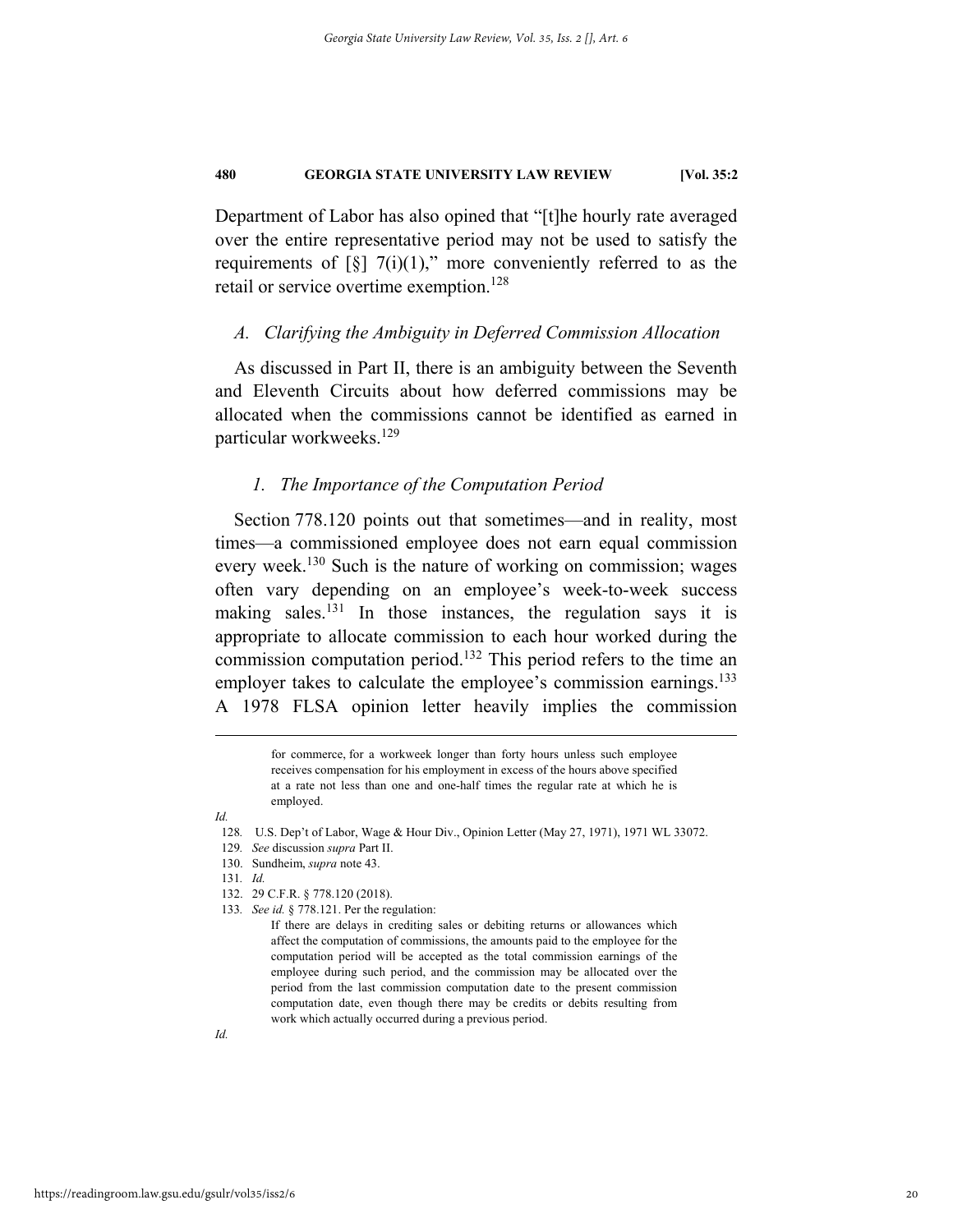computation period is different from the pay period, but that the two can encompass the same time span.134 It is not immediately clear, however, which period is referred to in § 778.120, which permits "some other reasonable and equitable method" to "allocate the commission among the workweeks of the *period*."135 Judge Pryor wrote in *Freixa* that context informs the reader that this "period" refers to the computation period, not the pay period or term of employment as other courts have inferred.<sup>136</sup> The Department of Labor should clarify this regulation, ensuring that future judges and employers understand how to proceed in wage and hour suits involving deferred commissions with an unknown time of earning.

When read this way, the regulation creates a place for the allocation of deferred, unidentifiable commissions. Rather than attempting to allocate the commissions among the weeks worked, it is much simpler to allocate the commissions among the time periods during which the employer calculated those commissions. For example, if an employee earned, on average, more than one-and-ahalf times the minimum wage in January and more than half of that was on commission, and January's commission was calculated and paid out on February's paycheck, then for the purposes of overtime calculation—assuming the employee worked more than forty hours on average each week of January—those commissions should only be allocated across the weeks of the computation period for January. In effect, this interpretation would serve to break up the employee's schedule into sections in which the commission wages could be

*Id.*

 <sup>134</sup>*. See* U.S. Dep't of Labor, Wage & Hour Div., Opinion Letter on Fair Labor Standards Act (July 28, 1978), 1978 WL 51403. The opinion letter explains:

You state that these employees are paid on a commission basis and that the pay period and commission computation period cover [one] month. You will multiply the commission payment by [twelve] and divide by [fifty-two] to get the amount of commission allocable to a single week. The commission for a single week is divided by the total number of hours worked in that week. If this figure is less than the minimum wage, the difference is made up at this point—thus assuring that the employee receives at least the statutory minimum for each hour worked during each week of the monthly pay period.

 <sup>135. § 778.120 (</sup>emphasis added); *see also* Freixa v. Prestige Cruise Servs., LLC, 853 F.3d 1344, 1347 (11th Cir. 2017).

<sup>136</sup>*. Freixa*, 853 F.3d at 1347.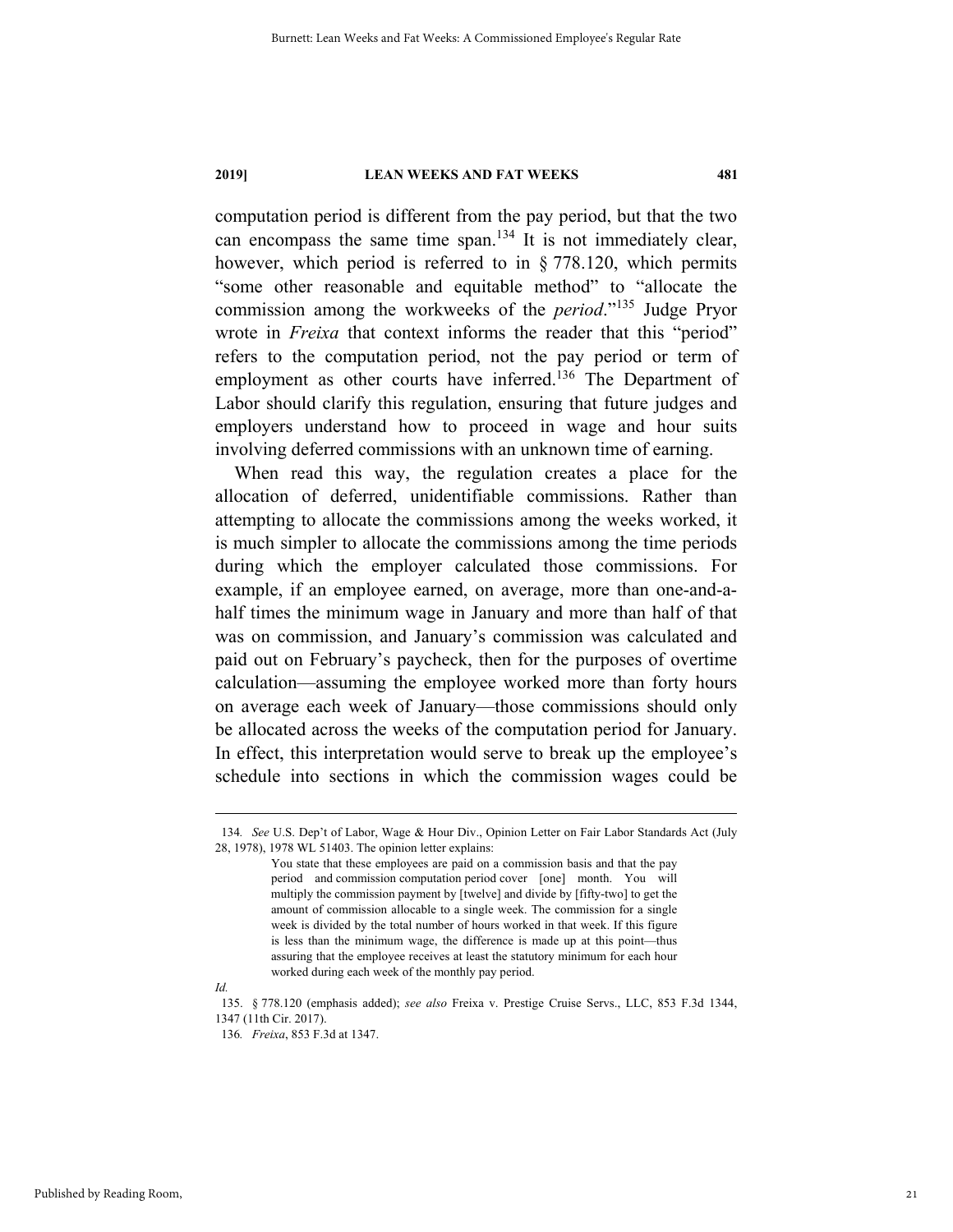placed. This interpretation maintains the FLSA's workweek concept by breaking up these time periods for fair overtime calculation.

#### *2. Maintaining the Workweek Concept*

The retail or service overtime exemption's minimum pay requirement must be determined on a workweek-by-workweek basis.137 In fact, the Department of Labor specifically requires computing the regular rate of pay by the workweek for employees primarily paid by commissions.<sup>138</sup> By accepting the Eleventh Circuit's interpretation of the commission allocation rule, the spirit of the workweek is preserved, albeit not necessarily in the form of a literal week. The workweek is the "basic unit" of the FLSA's overtime pay requirement.<sup>139</sup> Department of Labor regulations require the workweek be the basis for deciding whether overtime pay is due.<sup>140</sup> Furthermore, as the Code of Federal Regulations explicitly states, "[t]he Act takes a single workweek as its standard and does not permit averaging of hours over [two] or more weeks."141 The Department of Labor explicitly disfavors averaging commissions across multiple earning periods.<sup>142</sup>

Substituting the workweek with the commission computation period would alleviate the strain that deferred, unidentifiable

142*. Id.* 

 <sup>137. 29</sup> C.F.R. § 779.419(a) (2018). That regulation states:

<sup>[</sup>O]ne additional condition must be met in order for the employee to be exempt under [§] 7(i) from the overtime pay requirement of [§] 7(a) of the Act in *a workweek* when his hours of work exceed the maximum number specified in section (a). This additional condition is that his 'regular rate' of pay for *such workweek* must be more than one and one-half times the minimum hourly rate applicable to him from the minimum wage provisions of [§] 6 of the Act. If it is not more than one and one-half times such minimum rate, there is no overtime pay exemption for the employee *in that particular workweek*.

*Id.* (emphasis added).

<sup>138</sup>*. Id.* 

 <sup>139.</sup> O'Brien v. Town of Agawam, 350 F.3d 279, 298 (1st Cir. 2003).

<sup>140</sup>*. See* 29 C.F.R. § 778.100–.106 (2018). The FLSA allows, in rare circumstances, overtime to be calculated for a period other than a workweek. *See* 29 U.S.C. § 207(j) (2012) (fourteen days for certain hospital employees), *invalidated by* Texas v. United States, Civil Action No. 4:18–cv–00167–O, 2018 WL 6589412 (N.D. Tex. Dec. 14, 2018) (appeal filed 5th Cir. Jan. 7, 2019); *id.* § 207(k) (up to twentyeight days for certain workers engaged in fire protection or law enforcement activities).

 <sup>141. 29</sup> C.F.R. § 778.104 (2018).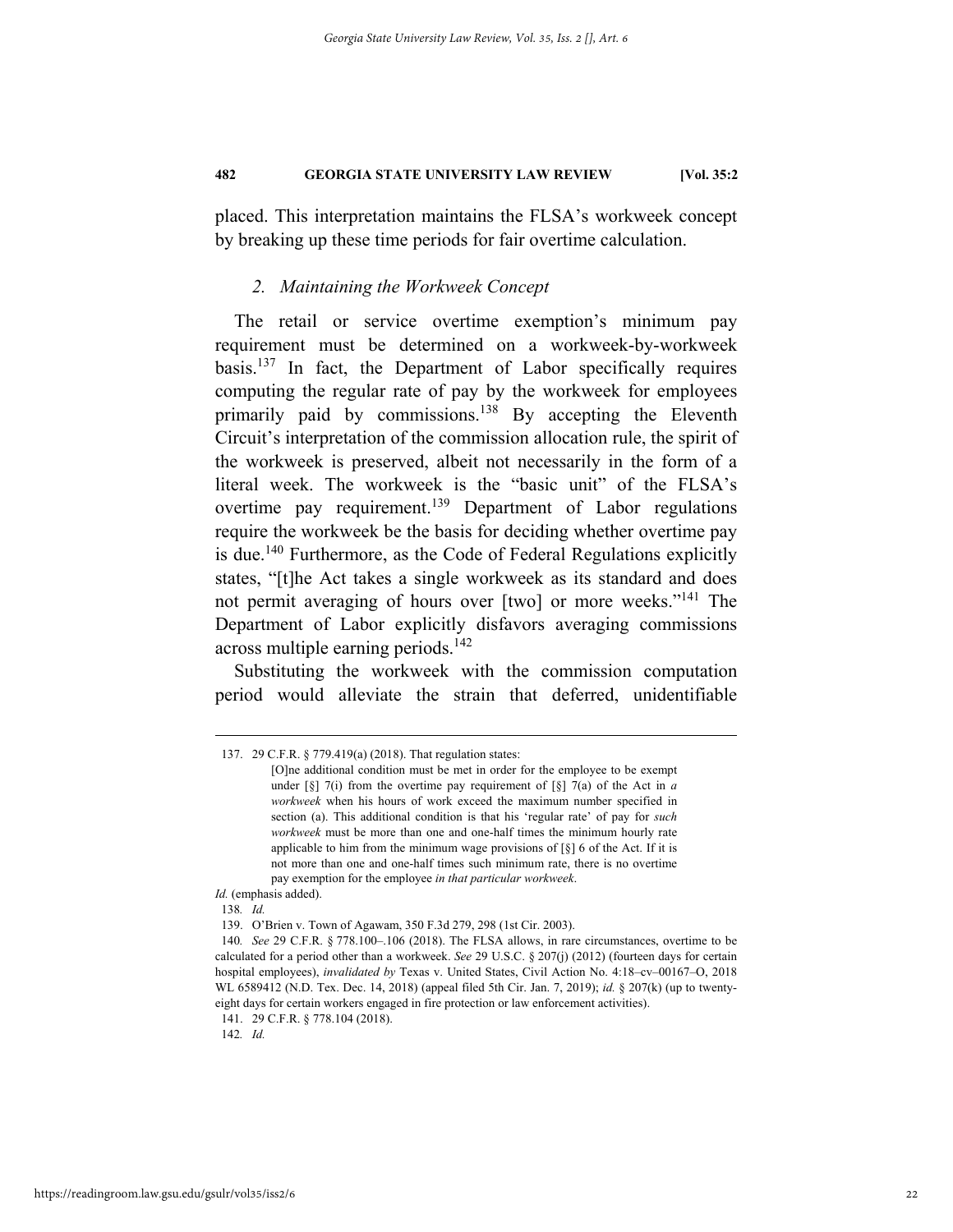commissions would place on the workweek concept. This solution would be much more palatable to the Department of Labor instead of averaging regular rates over multiple weeks of work. In addition to resolving employer and employee uncertainty, creating uniformity in this way for a federal wage rule will solidify protections for employees and prevent employers from exploiting a loophole to cut down the wages they must pay commissioned employees.

# *B. Deference to Administrative Agency Opinions*

The Department of Labor issues opinions, a field operations handbook, amicus briefs, and other materials to publicize its views on how to interpret the FLSA. Courts should give some deference to these formal expressions of opinion when deciding wage and hour suits.<sup>143</sup> The Supreme Court has held that an agency's interpretation of a law published in an informal document, such as an opinion letter, is entitled to deference.<sup>144</sup> The letter is not controlling on the courts, but it does denote a body of experience and judgment to which courts can look for guidance. 145 Forty years later in *Chevron U.S.A., Inc. v. Natural Resources Defense Council, Inc.*, the Court created a twostep test to determine if deference should be given to the agency's interpretation: (1) has Congress spoken on the matter; and (2) if not, and if the law does not address the current issue, is the agency's answer based on a permissible construction of the law.<sup>146</sup> The Court

*Id.* 145*. Id.*

 <sup>143.</sup> Skidmore v. Swift & Co., 323 U.S. 134, 140 (1944). *See generally* United States v. Mead Corp., 533 U.S. 218 (2001); Auer v. Robbins, 519 U.S. 452 (1997); Chevron U.S.A., Inc. v. Nat. Res. Def. Council, Inc., 467 U.S. 837 (1984).

<sup>144</sup>*. Skidmore*, 323 U.S. at 140. Herein, the Court noted several factors that would go to the weight of the administrator's opinion:

We consider that the rulings, interpretations and opinions of the Administrator under this Act, while not controlling upon the courts by reason of their authority, do constitute a body of experience and informed judgment to which courts and litigants may properly resort for guidance. The weight of such a judgment in a particular case will depend upon the thoroughness evident in its consideration, the validity of its reasoning, its consistency with earlier and later pronouncements, and all those factors which give it power to persuade, if lacking power to control.

<sup>146</sup>*. Chevron*, 467 U.S. at 842–43.

When a court reviews an agency's construction of the statute which it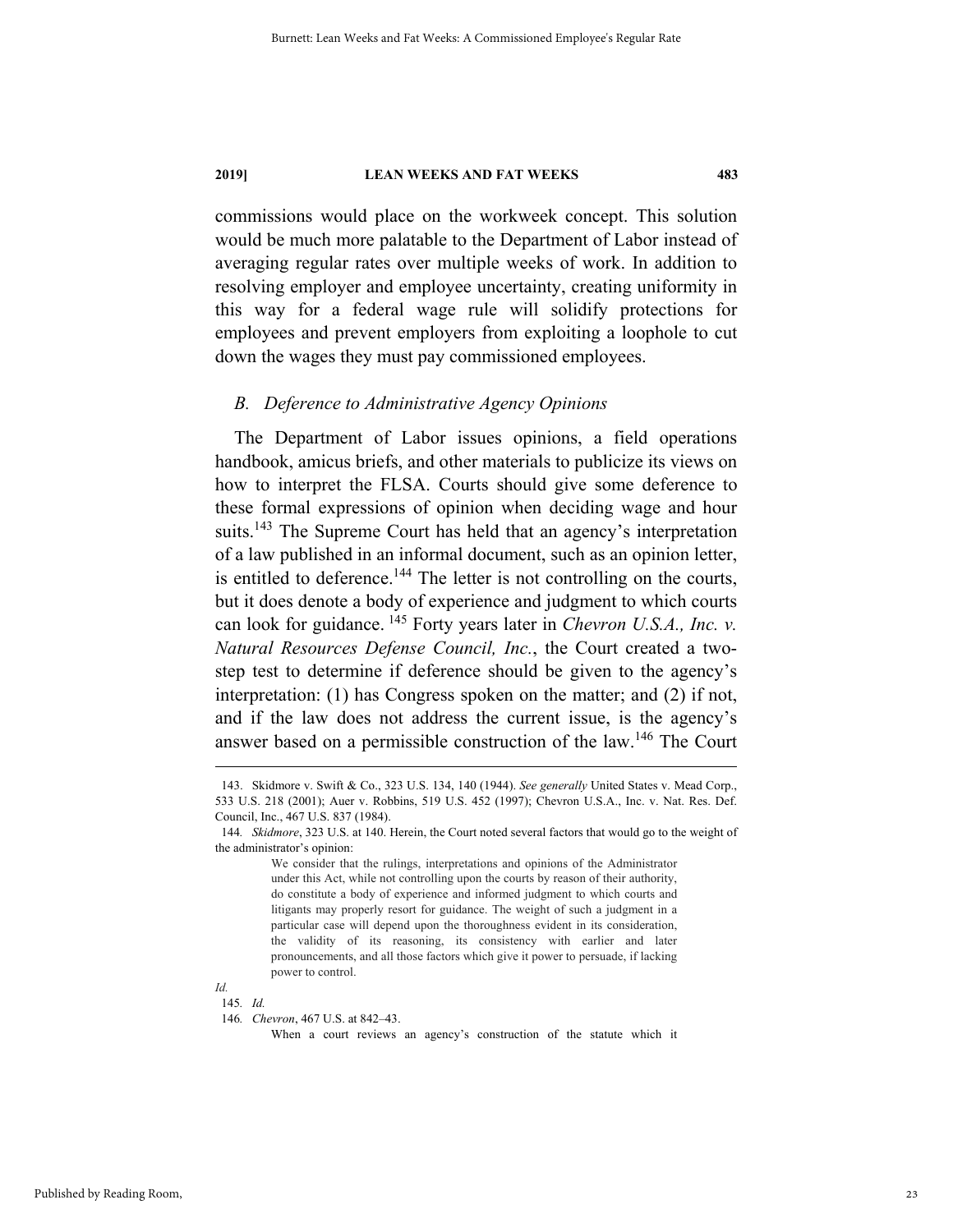assumes that where Congress has elected not to address the law, "there is an express delegation of authority to the agency" to clear up the law by regulation. $147$ 

Under *Auer v. Robbins*, the Supreme Court deferred to the Labor Secretary's interpretation of an ambiguous regulation.<sup>148</sup> Here, although the regulation is controlling, $149$  several Department of Labor opinion letters provide persuasive authority for the Eleventh Circuit's interpretation.<sup>150</sup> In 1971, 1976, and again in 2005, the Department of Labor's Wage and Hour Division opined in letters a variation of the following sentiment, contained in the 2005 letter:

[T]he regular rate requirement of [§] 7(i) [the retail and service overtime exemption] applies on a workweek basis. Averages of compensation for two or more weeks do not satisfy the "regular rate" requirement of the  $[7(i)]$ 

# *Id.*

147*. Id.* 

149*. Chevron*, 467 U.S. at 843–44. In *Chevron*, the Supreme Court concluded:

We have long recognized that considerable weight should be accorded to an executive department's construction of a statutory scheme it is entrusted to administer, and the principle of deference to administrative interpretations has been consistently followed by this Court whenever decision as to the meaning or reach of a statute has involved reconciling conflicting policies, and a full understanding of the force of the statutory policy in the given situation has depended upon more than ordinary knowledge respecting the matters subjected to agency regulations.

*Id.* 

administers, it is confronted with two questions. First, always, is the question whether Congress has directly spoken to the precise question at issue. If the intent of Congress is clear, that is the end of the matter; for the court . . . as well as the agency, must give effect to the unambiguously expressed intent of Congress. If, however, the court determines Congress has not directly addressed the precise question at issue, the court does not simply impose its own construction on the statute, as would be necessary in the absence of administrative interpretation. Rather, if the statute is silent or ambiguous with respect to the specific issue, the question for the court is whether the agency's answer is based on a permissible construction of the statute.

<sup>148</sup>*. Auer*, 519 U.S. at 461 (quoting Robertson v. Methow Valley Citizens Council, 490 U.S. 332, 359 (1989)). The Court reasoned that, "because the salary-basis test is a creature of the Secretary's own regulations, his interpretation of it is, under our jurisprudence, controlling unless 'plainly erroneous or inconsistent with the regulation.'" *Id.*

 <sup>150.</sup> *See* U.S. Dep't of Labor, Wage & Hour Div., Opinion Letter (Oct. 24, 2005) [hereinafter Opinion Letter 2005]; U.S. Dep't of Labor, Wage & Hour Div., Opinion Letter (Mar. 26, 1976) [hereinafter Opinion Letter 1976]; U.S. Dep't of Labor, *supra* note 128.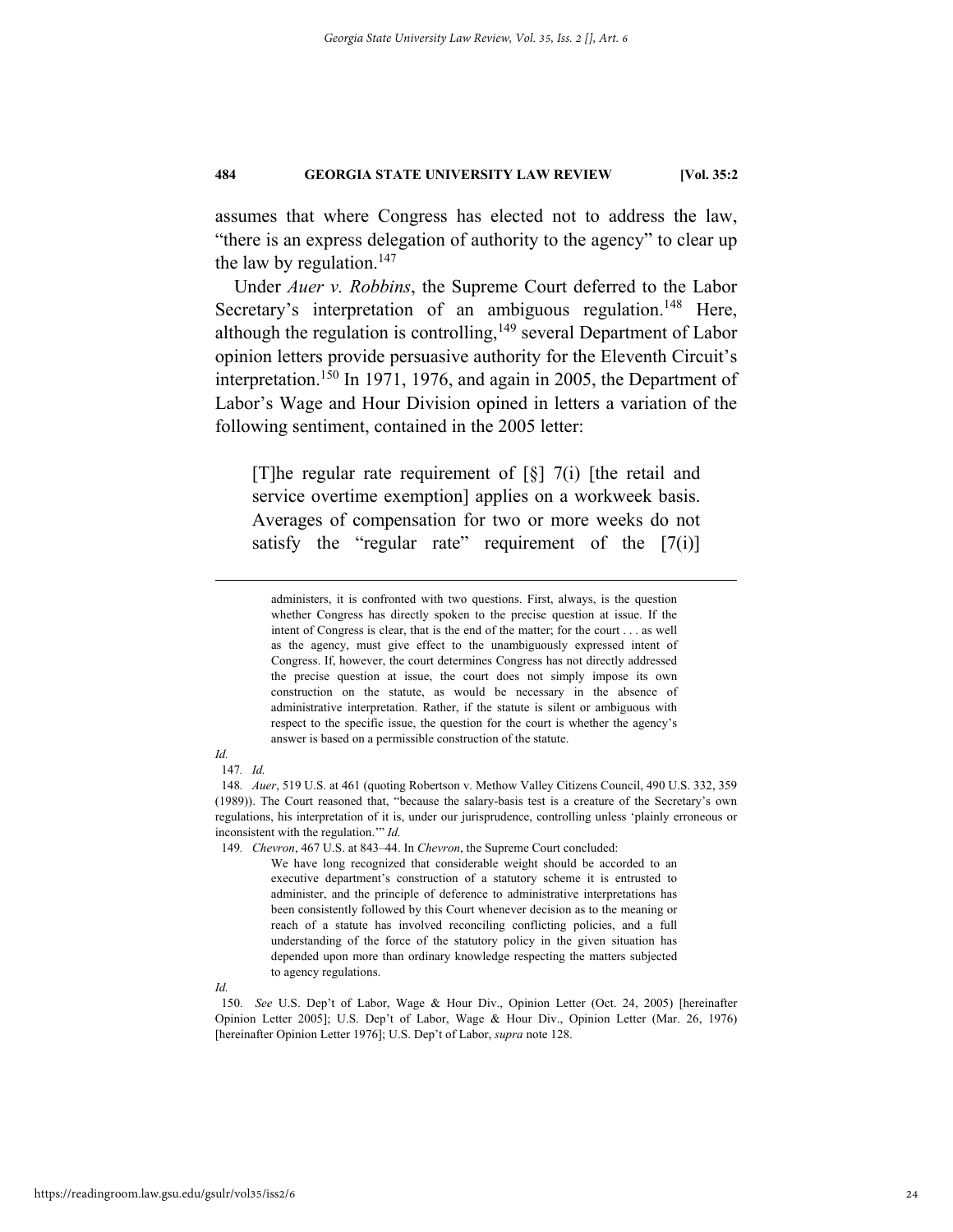exemption. Therefore, you must assess the applicability of [§] 7(i) on a workweek-by-workweek basis for each employee.<sup>151</sup>

Thus, the agency has explicitly opposed the Seventh Circuit's position on commission allocation for several decades and that opinion should be given deference. That opposition has taken other forms. Department of Labor amicus briefs are also entitled to deference under *Auer*. 152 In fact, the Department filed an amicus brief in *Freixa*, siding with the plaintiff.<sup>153</sup> The Eleventh Circuit adopted the Department of Labor's interpretation—with a twist.<sup>154</sup> The Department of Labor argued for allocating the commissions across the workweeks in which they were earned, without considering how to do so in light of the deferrals.155 The Eleventh Circuit decided to use the computation period in place of the workweek, as discussed above.

Given the ambiguity within the regulation for allocating deferred commissions, clarity should be brought to § 778.120. The Eleventh Circuit's interpretation of the rule, only permitting allocation of commission across the time period in which it was earned or computed, more closely aligns with the goals of the FLSA and is expressly agreed to by the Department of Labor. For these reasons, the Department of Labor should clarify the ambiguity within

 <sup>151.</sup> Opinion Letter 2005, *supra* note 150 (internal citations omitted); *see also* Opinion Letter 1971, *supra* note 150; U.S. Dep't of Labor, *supra* note 128.

<sup>152</sup>*. Auer*, 519 U.S. at 462. In responding to the petitioner's complaint that the Labor Secretary's interpretation of a regulation came in the form of an amicus brief, the Court said:

<sup>[</sup>T]hat does not, in the circumstances of this case, make it unworthy of deference. The Secretary's position is in no sense a "*post hoc* rationalizatio[n]" advanced by an agency seeking to defend past agency action against attack. There is simply no reason to suspect that the interpretation does not reflect the agency's fair and considered judgment on the matter in question.

*Id.* (citation omitted)

 <sup>153.</sup> Brief for the Secretary of Labor as *Amicus Curiae* in Support of Plaintiff-Appellant at 1, Freixa v. Prestige Cruise Servs., LLC, 853 F.3d 1344 (2017) (No. 16–13745), 2016 WL 6833773, at \*1 [hereinafter Brief for the Secretary of Labor].

<sup>154</sup>*. Freixa*, 853 F.3d at 1345.

<sup>155</sup>*. See* Brief for the Secretary of Labor, *supra* note 153, at 9–10.